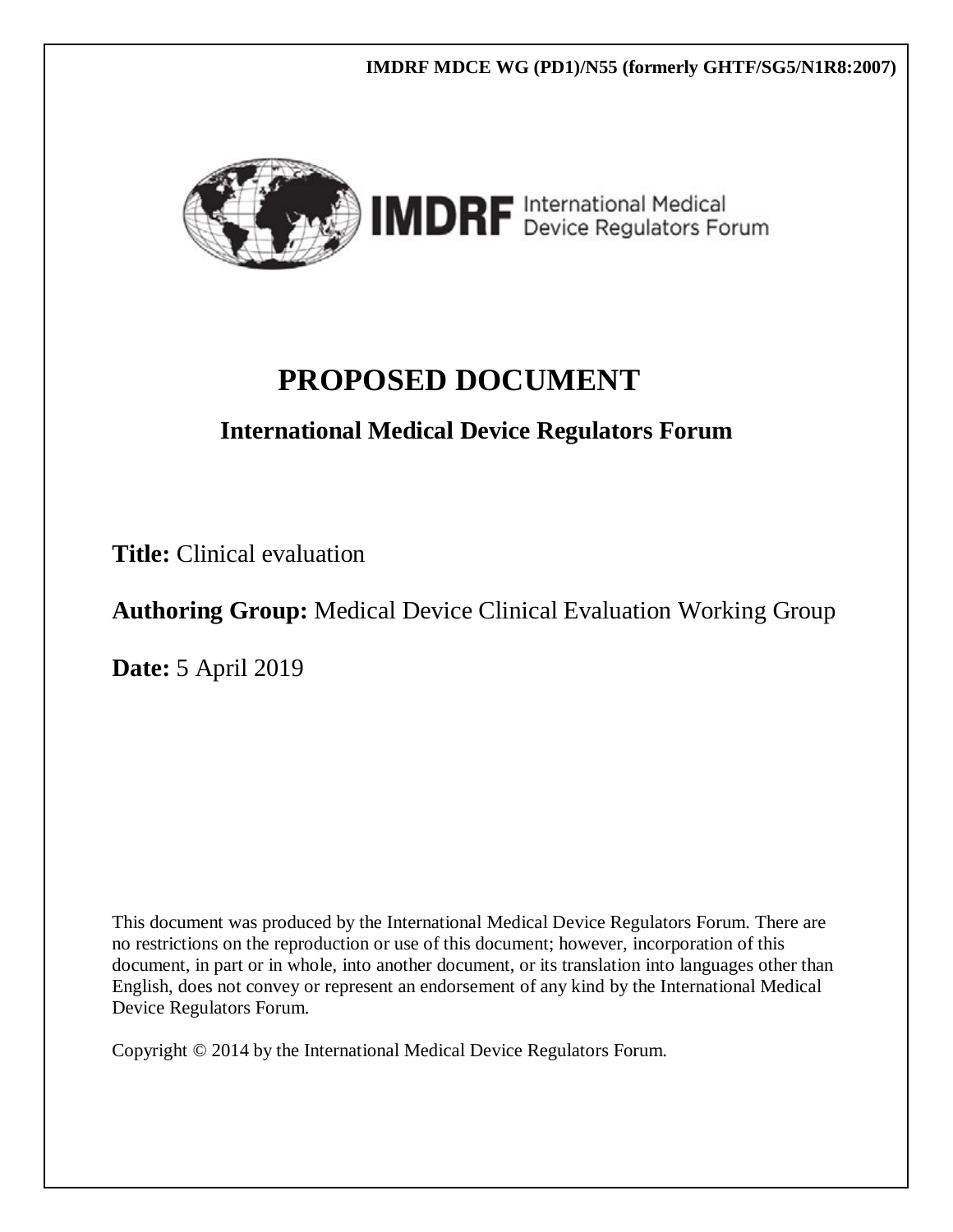| 1              |     |                                                                          |    |
|----------------|-----|--------------------------------------------------------------------------|----|
| 2              |     | <b>CONTENTS</b>                                                          |    |
| 3              |     |                                                                          |    |
| 4              | 1.0 |                                                                          |    |
| 5              | 2.0 |                                                                          |    |
| 6              | 3.0 |                                                                          |    |
| 7              | 4.0 |                                                                          |    |
| 8              | 5.0 |                                                                          |    |
| 9              | 6.0 | Sources of data/documentation used in a clinical evaluation (Stage 1) 12 |    |
| 10             |     | 6.1 Data generated through literature searching                          | 12 |
| 11             |     | Data generated through clinical experience<br>6.2                        | 13 |
| 12             |     | Data from clinical investigations<br>6.3                                 | 15 |
| 13             | 7.0 |                                                                          |    |
| 14             | 8.0 |                                                                          |    |
| 15             | 9.0 |                                                                          |    |
| 16             |     |                                                                          |    |
| 17             |     |                                                                          |    |
| 18             |     |                                                                          |    |
| 19             |     |                                                                          |    |
| 20<br>21       |     |                                                                          |    |
| 22             |     |                                                                          |    |
| 23             |     |                                                                          |    |
| 24             |     |                                                                          |    |
| 25             |     |                                                                          |    |
| 26<br>27       |     |                                                                          |    |
| 28             |     |                                                                          |    |
| 29             |     |                                                                          |    |
| 30             |     |                                                                          |    |
| 31             |     |                                                                          |    |
| 32<br>33       |     |                                                                          |    |
| 34             |     |                                                                          |    |
| 35             |     |                                                                          |    |
| 36             |     |                                                                          |    |
| 37             |     |                                                                          |    |
| 38<br>39       |     |                                                                          |    |
| 40             |     |                                                                          |    |
| 41             |     |                                                                          |    |
| 42             |     |                                                                          |    |
| 43             |     |                                                                          |    |
| 44<br>45       |     |                                                                          |    |
| 46             |     |                                                                          |    |
| 47             |     |                                                                          |    |
| 48             |     |                                                                          |    |
| 49             |     |                                                                          |    |
| 50<br>51       |     |                                                                          |    |
| <b>January</b> |     |                                                                          |    |
|                |     |                                                                          |    |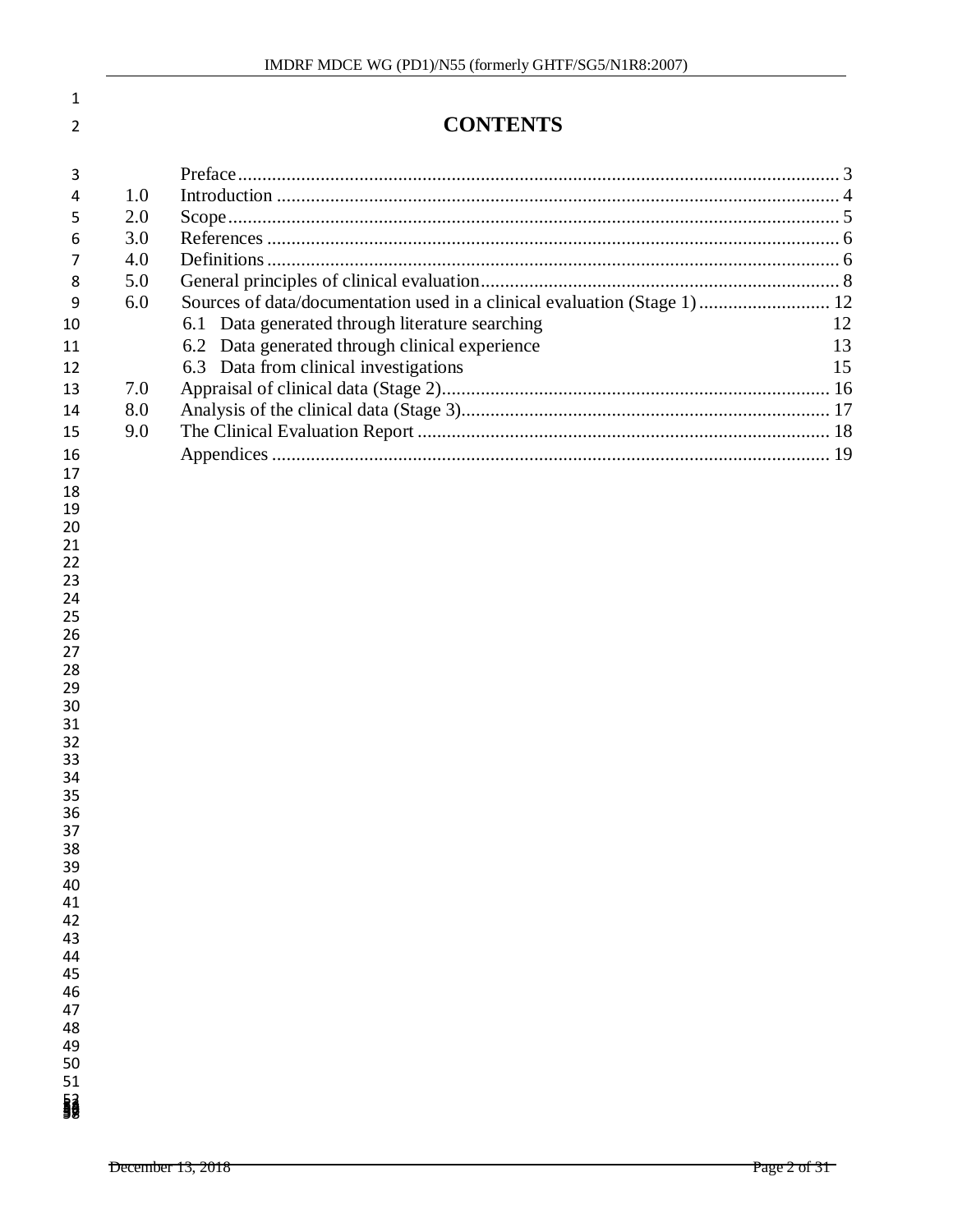#### <span id="page-2-0"></span>**Preface**

 The document herein was produced by the International Medical Device Regulators Forum (IMDRF), a voluntary group of medical device regulators from around the world.

- There are no restrictions on the reproduction, distribution or use of this document; however,
- incorporation of this document, in part or in whole, into any other document, or its translation into
- languages other than English, does not convey or represent an endorsement of any kind by the
- International Medical Device Regulators Forum.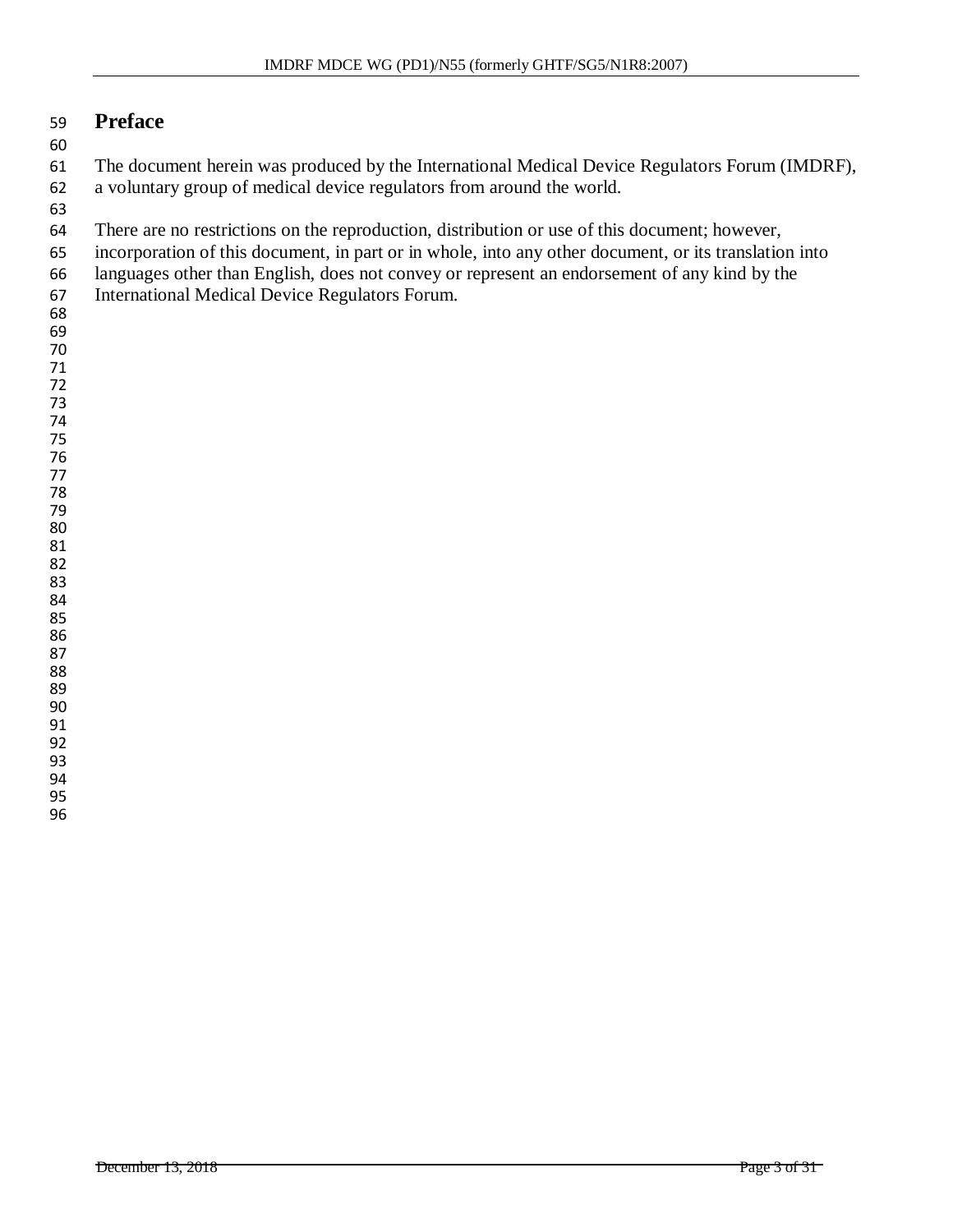#### **1 Introduction**

#### **What is clinical evaluation?**

 Clinical evaluation is a set of ongoing activities that use scientifically sound methods for the assessment and analysis of clinical data to verify the safety, clinical performance and/or effectiveness of the device when used as intended by the manufacturer.

#### **When is clinical evaluation undertaken?**

 Clinical evaluation is an ongoing process conducted throughout the life cycle of a medical device. It is first performed during the development of a medical device in order to identify data that need to be generated for regulatory purposes and will inform if a new device clinical investigation is necessary, together with the outcomes which need to be studied. It is then repeated periodically as new safety, clinical performance, and/or effectiveness information about the device is obtained during its use. This information is fed into the ongoing risk management process (according to ISO 14971:2007) and may result in changes to the manufacturer's risk assessment, Instructions for Use and post market activities.

#### **Why is clinical evaluation important?**

118 When placing a medical device on the market the manufacturer must have demonstrated through the use of appropriate conformity assessment procedures that the device complies with the Essential Principles of Safety and Performance of Medical Devices (the Essential Principles). Generally, from a clinical perspective, it is expected that the manufacturer has demonstrated the device achieves its intended performance during normal conditions of use and that the known, and foreseeable risks are minimised and acceptable when weighed against the benefits of the intended performance, and that any claims made about the device's safety, clinical performance and/or effectiveness (e.g. product labelling and instructions for use) are supported by suitable evidence.

 With regard to post market activities, manufacturers are expected to implement and maintain surveillance programs that routinely monitor the safety, clinical performance and/or effectiveness of the device as part of their Quality Management System. The scope and nature of such post market surveillance should be appropriate to the device and its intended use. Using data generated from such programs (e.g. safety reports, including adverse event reports; results from published literature, any further clinical investigations and formal post market surveillance studies; etc), a manufacturer should periodically review performance, safety and the benefit-risk assessment for the device through a clinical evaluation, and update the clinical evidence accordingly. This ongoing clinical evaluation process should allow manufacturers to communicate with conformity assessment bodies and regulatory authorities in accordance with local reporting requirements any information that has an important bearing on the benefit-risk assessment of the device or that would indicate a need for labelling changes regarding contraindications, warnings, precautions or instructions for use etc.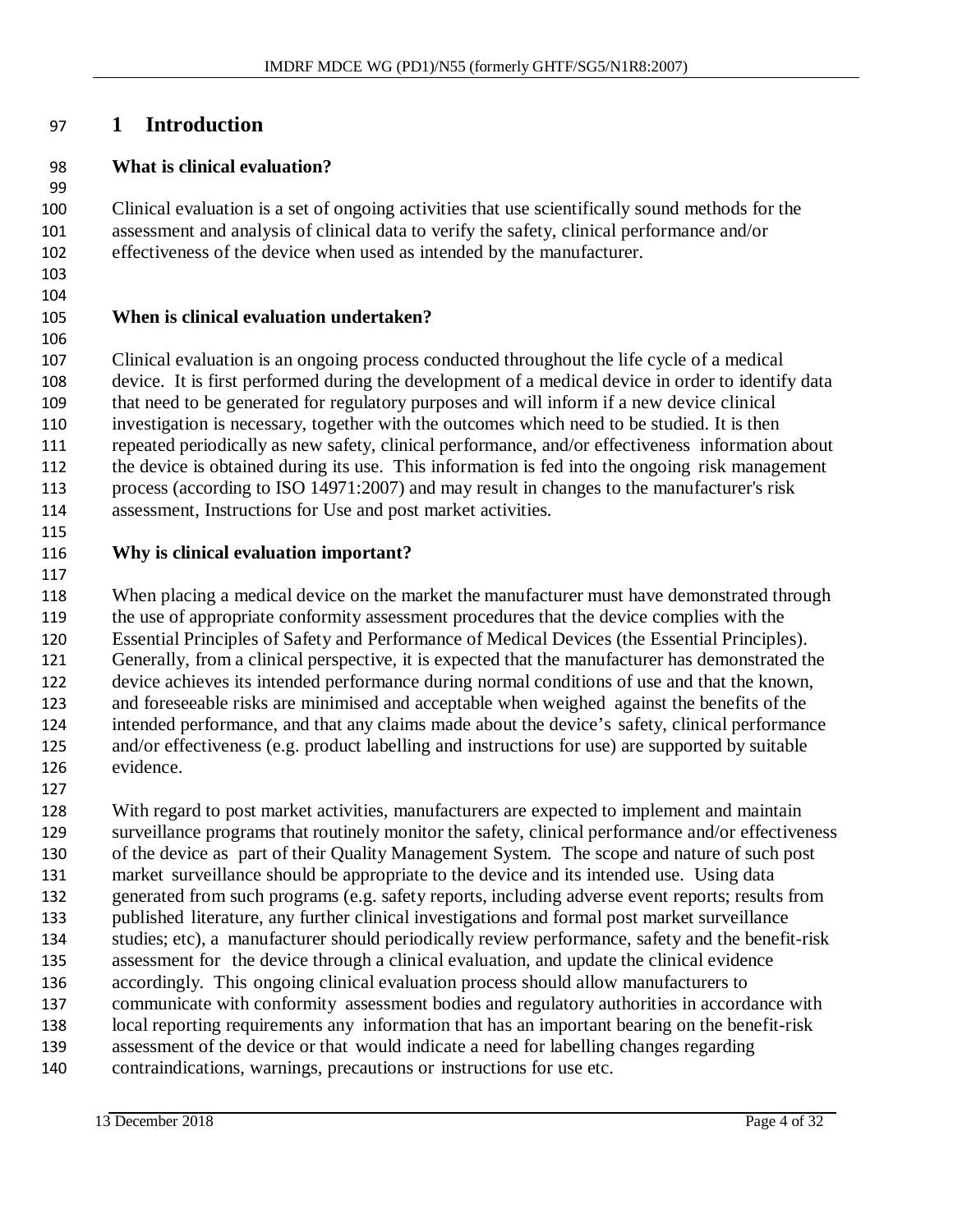| 141        |                                                                                                                                                                                                           |
|------------|-----------------------------------------------------------------------------------------------------------------------------------------------------------------------------------------------------------|
| 142        | What is the process?                                                                                                                                                                                      |
| 143        |                                                                                                                                                                                                           |
| 144        | To conduct a clinical evaluation, a manufacturer needs to:                                                                                                                                                |
| 145        | identify the Essential Principles that require support from relevant clinical data;<br>$\bullet$                                                                                                          |
| 146        | identify available clinical data relevant to the device and its intended use;<br>$\bullet$                                                                                                                |
| 147        | evaluate (appraise and analyse) clinical data in terms of its suitability and contribution<br>$\bullet$                                                                                                   |
| 148        | to demonstrating the safety, clinical performance, and/or effectiveness of the device in                                                                                                                  |
| 149        | relation to its intended use;                                                                                                                                                                             |
| 150        | generate clinical data needed to address remaining questions of safety, clinical performance,<br>$\bullet$                                                                                                |
| 151        | and/or effectiveness;                                                                                                                                                                                     |
| 152        | bring all the clinical data together to reach conclusions about the safety, clinical<br>$\bullet$                                                                                                         |
| 153        | performance, and/or effectiveness of the device.                                                                                                                                                          |
| 154        |                                                                                                                                                                                                           |
| 155<br>156 | The results of this process are documented in a clinical evaluation report. The clinical evaluation<br>report and the clinical data on which it is based serve as the clinical evidence that supports the |
| 157        | marketing of the device.                                                                                                                                                                                  |
| 158        |                                                                                                                                                                                                           |
| 159        | The clinical evidence, along with other design verification and validation documentation, device                                                                                                          |
| 160        | description, labelling, risk analysis and manufacturing information, is needed to allow a                                                                                                                 |
| 161        | manufacturer to demonstrate conformity with the Essential Principles and is part of the technical                                                                                                         |
| 162        | documentation of a medical device.                                                                                                                                                                        |
| 163        |                                                                                                                                                                                                           |
| 164        | How detailed should the clinical evaluation be?                                                                                                                                                           |
| 165        |                                                                                                                                                                                                           |
| 166        | A clinical evaluation should be thorough and objective (i.e. it should consider both favourable                                                                                                           |
| 167        | and unfavourable data), with the intention of demonstrating valid clinical evidence of the safety                                                                                                         |
| 168        | clinical performance, and/or effectiveness of the device. However, it is important to recognise                                                                                                           |
| 169        | that there is considerable diversity in the types and history of technologies used in medical                                                                                                             |
| 170<br>171 | devices and the risks posed by them. Many devices are developed or modified by incremental                                                                                                                |
| 172        | innovation, so they are not completely novel. Thus, it is often possible to draw on the clinical<br>experience and literature reports of the safety, clinical performance, and/or effectiveness of        |
| 173        | comparable devices to establish the clinical evidence, thereby reducing the need for clinical data                                                                                                        |
| 174        | generated through clinical investigation of the device in question. Similarly, it may be possible                                                                                                         |
| 175        | to use compliance with recognised standards to satisfy the clinical evidence requirements for                                                                                                             |
| 176        | devices based on technologies with well established safety, clinical performance, and/or                                                                                                                  |
| 177        | effectiveness characteristics.                                                                                                                                                                            |
| 178        |                                                                                                                                                                                                           |
| 179        | The depth and extent of clinical evaluations should be flexible, not unduly burdensome, and                                                                                                               |
| 180        | appropriate to the nature, intended use and risks of the device in question. Therefore, this                                                                                                              |
| 181        | guidance is not intended to impose specific requirements.                                                                                                                                                 |
| 182        |                                                                                                                                                                                                           |
| 183        | This document supersedes an earlier version produced under the Global Harmonization Task                                                                                                                  |
| 184        | Force (GHTF) with the same title in May, 2007(GHTF/SG5/N2R8:2007).                                                                                                                                        |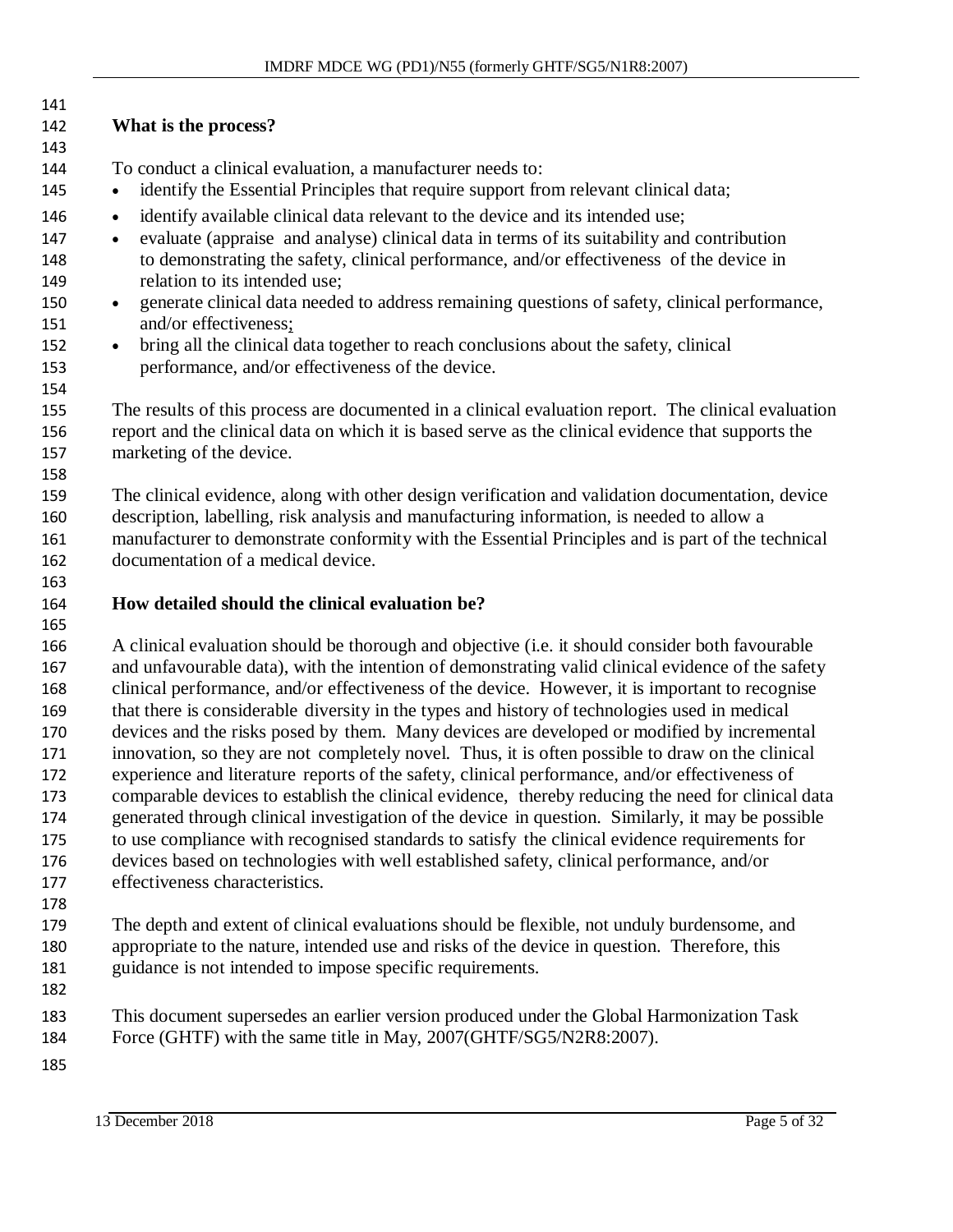| 186<br>187                             | <b>Scope</b><br>2                                                                                                                                                                                                                                                                                                                                                                                                                                          |
|----------------------------------------|------------------------------------------------------------------------------------------------------------------------------------------------------------------------------------------------------------------------------------------------------------------------------------------------------------------------------------------------------------------------------------------------------------------------------------------------------------|
| 188<br>189<br>190<br>191<br>192<br>193 | The primary purpose of this document is to provide manufacturers with guidance on how to<br>conduct and document the clinical evaluation of a medical device as part of the conformity<br>assessment procedure prior to placing a medical device on the market as well as to support its<br>ongoing marketing. It is also intended to provide guidance to regulators and other stakeholders<br>when assessing clinical evidence provided by manufacturers. |
| 194<br>195<br>196                      | This document provides the following guidance:<br>general principles of clinical evaluation;<br>how to identify relevant clinical data to be used in a clinical evaluation;<br>$\bullet$                                                                                                                                                                                                                                                                   |
| 197                                    | how to appraise and integrate clinical data into a summary; and<br>٠                                                                                                                                                                                                                                                                                                                                                                                       |
| 198<br>199                             | how to document a clinical evaluation in a clinical evaluation report.<br>$\bullet$                                                                                                                                                                                                                                                                                                                                                                        |
| 200<br>201<br>202<br>203               | The guidance contained within this document is intended to apply to medical devices generally<br>and the device component of combination products. It is not intended to cover IVDDs.                                                                                                                                                                                                                                                                      |
| 204                                    | <b>References</b><br>3                                                                                                                                                                                                                                                                                                                                                                                                                                     |
| 205                                    | <b>IMDRF/GHTF final documents</b>                                                                                                                                                                                                                                                                                                                                                                                                                          |
| 206<br>207<br>208                      | GHTF SG1/N044:2008 Role of Standards in the Assessment of Medical Devices                                                                                                                                                                                                                                                                                                                                                                                  |
| 209<br>210<br>211                      | GHTF SG1/N071:2012 Definition of the Terms 'Medical Device' and 'In Vitro Diagnostic<br>(IVD) Medical Device'                                                                                                                                                                                                                                                                                                                                              |
| 212<br>213                             | GHTF SG1/N78:2012<br>Principles of Conformity Assessment for Medical Devices                                                                                                                                                                                                                                                                                                                                                                               |
| 214<br>215<br>216                      | IMDRF GRRP WG/N47 FINAL: 2018 Essential Principles of Safety and Performance of Medical<br>Devices and IVD Medical Devices                                                                                                                                                                                                                                                                                                                                 |
| 217<br>218                             | IMDRF SaMD WG/N41:2017 Software as a Medical Device (SaMD): Clinical Evaluation                                                                                                                                                                                                                                                                                                                                                                            |
| 219<br>220                             | IMDRF Registry WG/N33FINAL:2016 Principles of International System of Registries Linked to<br>Other Data Sources and Tools                                                                                                                                                                                                                                                                                                                                 |
| 221<br>222                             | IMDRF Registry WG/N42FINAL:2017 Methodological Principles in the Use of International                                                                                                                                                                                                                                                                                                                                                                      |
| 223                                    | <b>Medical Device Registry Data</b>                                                                                                                                                                                                                                                                                                                                                                                                                        |
| 224<br>225                             | IMDRF Registry WG/N46 FINAL: 2018 Tools for Assessing the Usability of Registries in Support                                                                                                                                                                                                                                                                                                                                                               |
| 226<br>227                             | of Regulatory Decision-Making                                                                                                                                                                                                                                                                                                                                                                                                                              |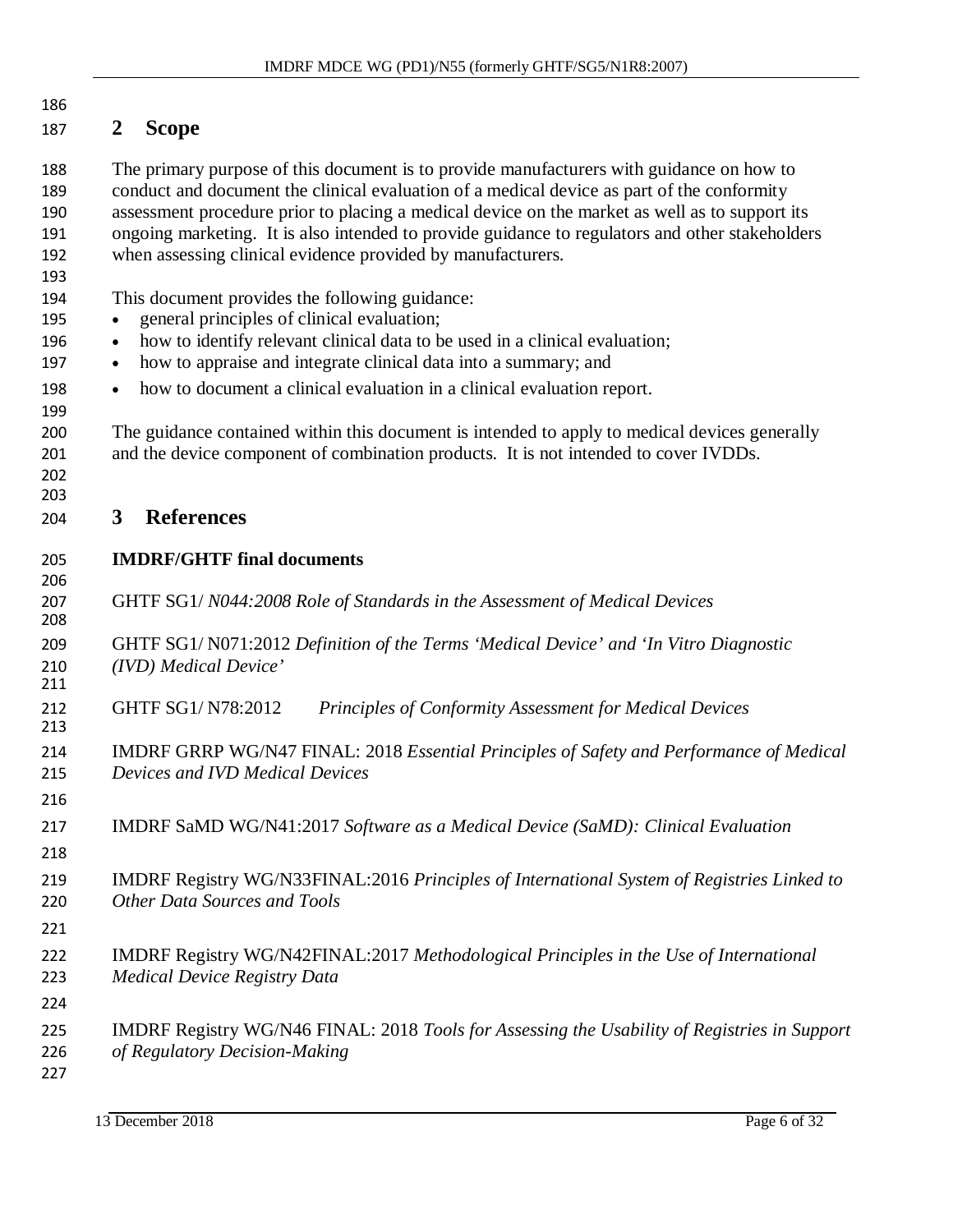| 228<br>229<br>230<br>231        |                                | GHTF SG1/N011R20:2008 Summary Technical Documentation for Demonstrating Conformity<br>to the Essential Principles of Safety and Performance of Medical Devices<br>(STED)                                                                                                         |
|---------------------------------|--------------------------------|----------------------------------------------------------------------------------------------------------------------------------------------------------------------------------------------------------------------------------------------------------------------------------|
| 232<br>233<br>234               |                                | IMDRF MDCE WG (PD1)/ Nx Clinical Evidence $-$ Key definitions and Concepts                                                                                                                                                                                                       |
| 235<br>236                      | <b>International standards</b> |                                                                                                                                                                                                                                                                                  |
| 237<br>238<br>239               | practice                       | ISO 14155-1: 2011 Clinical investigation of medical devices for human subjects $-$ Good clinical                                                                                                                                                                                 |
| 240<br>241                      |                                | ISO 14971:2007 Medical devices - Application of risk management to medical devices                                                                                                                                                                                               |
| 242                             | <b>Definitions</b><br>4        |                                                                                                                                                                                                                                                                                  |
| 243<br>244                      |                                | <b>Adverse Event:</b> Any untoward medical occurrence                                                                                                                                                                                                                            |
| 245<br>246<br>247               | <b>Clinical Data:</b>          | Safety, clinical performance and/or effectiveness information that is generated<br>from the clinical use of a medical device.                                                                                                                                                    |
| 248<br>249<br>250<br>251        |                                | <b>Clinical Evaluation:</b> A set of ongoing activities that use scientifically sound methods for the<br>assessment and analysis of clinical data to verify the safety, clinical<br>performance and/or effectiveness of the device when used as intended by the<br>manufacturer. |
| 252<br>253<br>254<br>255<br>256 |                                | Clinical Evidence: The clinical data and the clinical evaluation report pertaining to a medical<br>device.                                                                                                                                                                       |
| 257<br>258<br>259<br>260        |                                | Clinical Investigation: Any systematic investigation or study in or on one or more human<br>subjects, undertaken to assess the safety, clinical performance, and/or<br>effectiveness of a medical device.                                                                        |
| 261<br>262<br>263<br>264        |                                | <b>Clinical Investigation Plan:</b> Document that states the rationale, objectives, design and pre-<br>specified analyses, methodology, monitoring, conduct and record-keeping of<br>the clinical investigation.                                                                 |
| 265<br>266<br>267               |                                | <b>Clinical Investigator:</b> The individual responsible for the conduct of a clinical investigation who<br>takes the clinical responsibility for the well-being of the subjects involved.                                                                                       |
| 268<br>269                      |                                | <b>Clinical Performance:</b> The ability of a medical device to achieve its intended purpose as<br>claimed by the manufacturer.                                                                                                                                                  |
| 270<br>271                      |                                | <b>Effectiveness:</b> The ability of a medical device to achieve clinical outcome(s) in its intended use                                                                                                                                                                         |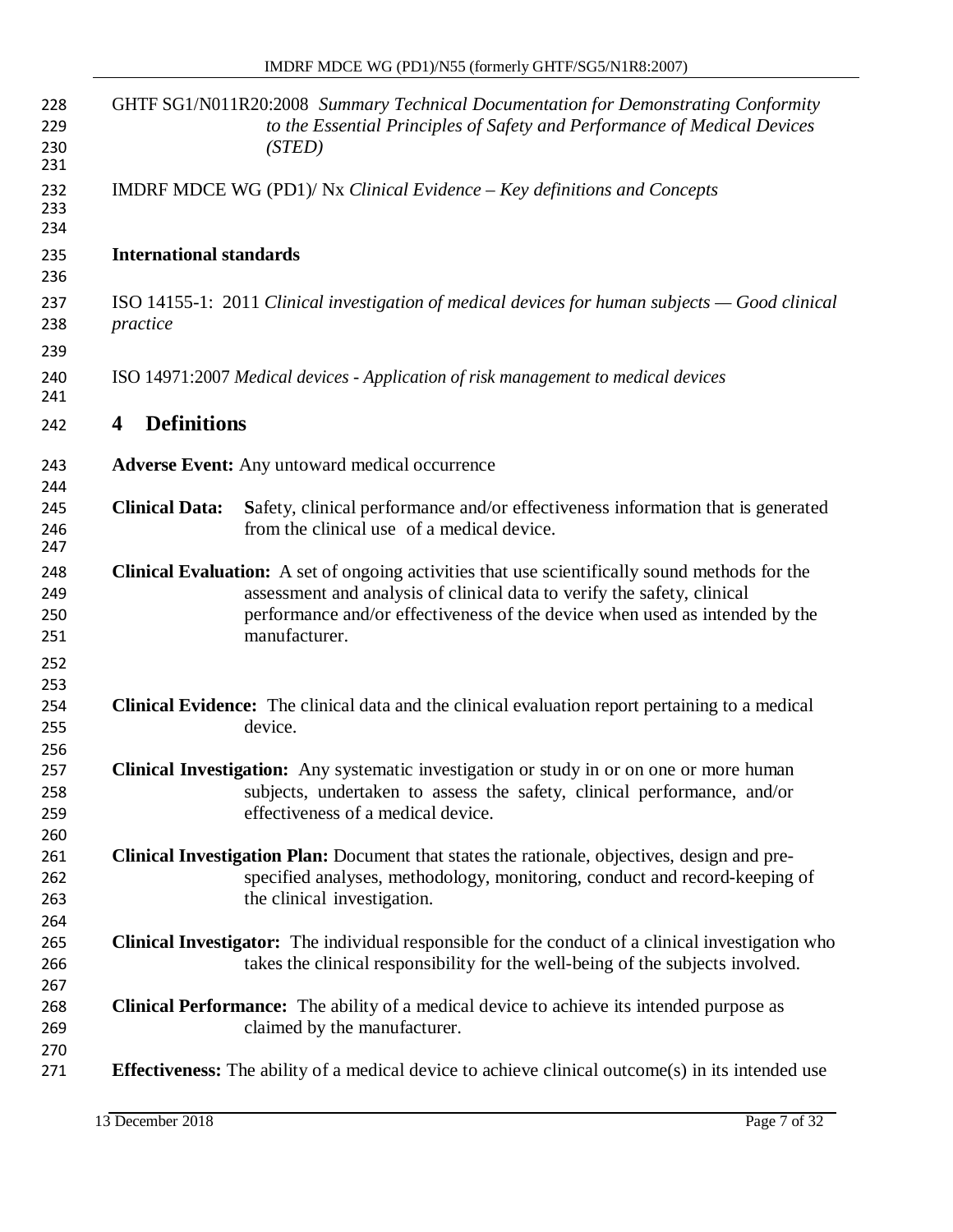| 272                                                                              | as claimed by the manufacturer.                                                                                                                                                                                                                                                                                                                                                                                                                                                                                                                                                                                   |
|----------------------------------------------------------------------------------|-------------------------------------------------------------------------------------------------------------------------------------------------------------------------------------------------------------------------------------------------------------------------------------------------------------------------------------------------------------------------------------------------------------------------------------------------------------------------------------------------------------------------------------------------------------------------------------------------------------------|
| 273<br>274<br>275                                                                | Safety: Acceptable risks as weighed against benefits, when using the device according to the<br>manufacturer's Instructions for Use.                                                                                                                                                                                                                                                                                                                                                                                                                                                                              |
| 276<br>277<br>278                                                                | <b>Comparable Device:</b> A medical device with related function chosen by the manufacturer to<br>inform the clinical evaluation of the device in question.                                                                                                                                                                                                                                                                                                                                                                                                                                                       |
| 279<br>280<br>281<br>282<br>283<br>284<br>285<br>286                             | <b>Conformity Assessment:</b> The systematic examination of evidence generated and procedures<br>undertaken by the manufacturer, under requirements established by the<br>Regulatory Authority, to determine that a medical device is safe and performs<br>as intended by the manufacturer and, therefore, conforms to the <i>Essential</i><br>Principles of Safety and Performance for Medical Devices and IVD Medical<br>Device (IMDRF GRRP WG/N47 FINAL: 2018).                                                                                                                                                |
| 287<br>288<br>289<br>290                                                         | <b>Intended Use / Purpose:</b> The objective intent of the manufacturer regarding the use of a<br>product, process or service as reflected in the specifications, instructions and<br>information provided by the manufacturer.                                                                                                                                                                                                                                                                                                                                                                                   |
| 291<br>292<br>293<br>294<br>295<br>296<br>297<br>298<br>299<br>300<br>301<br>302 | <b>Serious Adverse Event:</b> An adverse event that<br>led to a death;<br>1.<br>led to a serious deterioration in health that<br>2.<br>results in a life-threatening illness or injury;<br>a.<br>results in a permanent impairment of a body structure or body<br>b.<br>function;<br>requires inpatient hospitalisation or prolongation of existing<br>$C_{\bullet}$<br>hospitalisation<br>results in medical or surgical intervention to prevent permanent<br>d.<br>impairment to body structure or a body function;<br>led to foetal distress, foetal death or a congenital abnormality/ birth<br>e.<br>defect. |
| 303<br>304<br>305<br>306                                                         | Recognised Standards: Standards deemed to offer the presumption of conformity to specific<br>essential principles of safety and performance. (SG1/N044:2008)                                                                                                                                                                                                                                                                                                                                                                                                                                                      |
| 307<br>308<br>309<br>310<br>311<br>312                                           | <b>Technical Documentation:</b> The documented evidence, normally an output of the quality<br>management system, that demonstrates compliance of a device to the <i>Essential</i><br>Principles of Safety and Performance of Medical Devices (IMDRF/GRRP<br>WG/N47 FINAL: 2018).                                                                                                                                                                                                                                                                                                                                  |
| 313                                                                              | 5<br>General principles of clinical evaluation                                                                                                                                                                                                                                                                                                                                                                                                                                                                                                                                                                    |
| 314<br>315<br>316                                                                | What is the scope of a clinical evaluation?<br>The clinical evaluation is based on a comprehensive analysis of available pre- and post market                                                                                                                                                                                                                                                                                                                                                                                                                                                                     |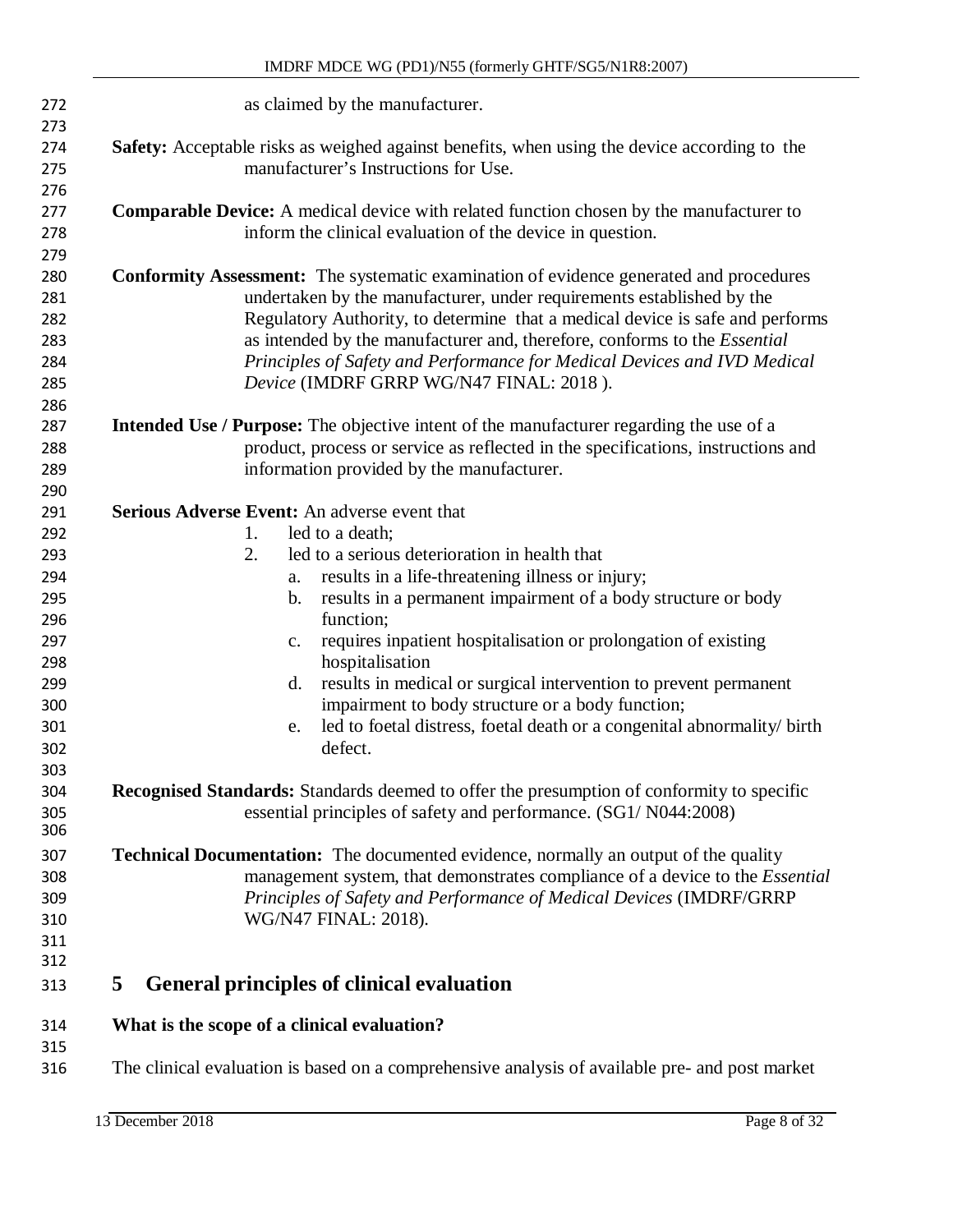- clinical data relevant to the intended use of the device in question, including clinical performance data and safety data. This includes data specific to the device in question as well as any data relating to devices claimed as comparable by the manufacturer.
- The evaluation must also address any clinical claims made about the device, the adequacy of product labelling and product information (particularly contraindications, precautions/warnings), and the suitability of instructions for use.
- Before a clinical evaluation is undertaken the manufacturer should define its scope, based on the Essential Principles that need to be addressed from a clinical perspective. Considerations should include:
- <sup>329</sup> whether there are any design features of the device or target treatment populations that require specific attention.
- The clinical evaluation should cover any design features that pose special performance or safety concerns (e.g. presence of medicinal, human or animal components), the intended purpose and application of the device (e.g. target treatment group and disease, proposed warnings, contraindications and method of application) and the specific claims made by the manufacturer about the safety, clinical performance and/or effectiveness of the device. The scope of the clinical evaluation will need to be informed by and cross referenced to the manufacturer's risk management documents. The risk management documents are expected to identify the risks associated with the device and how such risks have been addressed. The clinical evaluation is expected to address the significance of any risks that remain after design risk mitigation strategies have been employed by the manufacturer;
- whether data from comparable devices can be used to support the safety, clinical performance and/or effectiveness of the device in question.
- Comparable devices should be considered with respect to relevant aspects including intended use, technical and/or biological characteristics to inform the clinical evaluation of the device. These characteristics should be broadly similar, but consideration must be given to how differences may affect the safety, clinical performance and/or effectiveness of the device. In some circumstances, these characteristics are similar to such an extent that there would be no clinically significant difference in the safety, clinical performance and/or effectiveness of the device. For example, *intended use* includes the clinical condition being treated, the severity and stage of disease, the site of application to/in the body and the patient population; the *technical characteristics* include the design, specifications, physiochemical properties including energy intensity, deployment methods, critical performance requirements, and principles of operation; and *biological characteristics* include biocompatibility of materials in contact with body fluids/tissues. Some additional considerations for comparability are given in Appendix A. The manufacturer is also expected to include the supporting non-clinical information within the technical documentation for the device and cite its location within the clinical evaluation report. (Note: the clinical evaluation is not intended to assess the technical and biological characteristics *per se*); and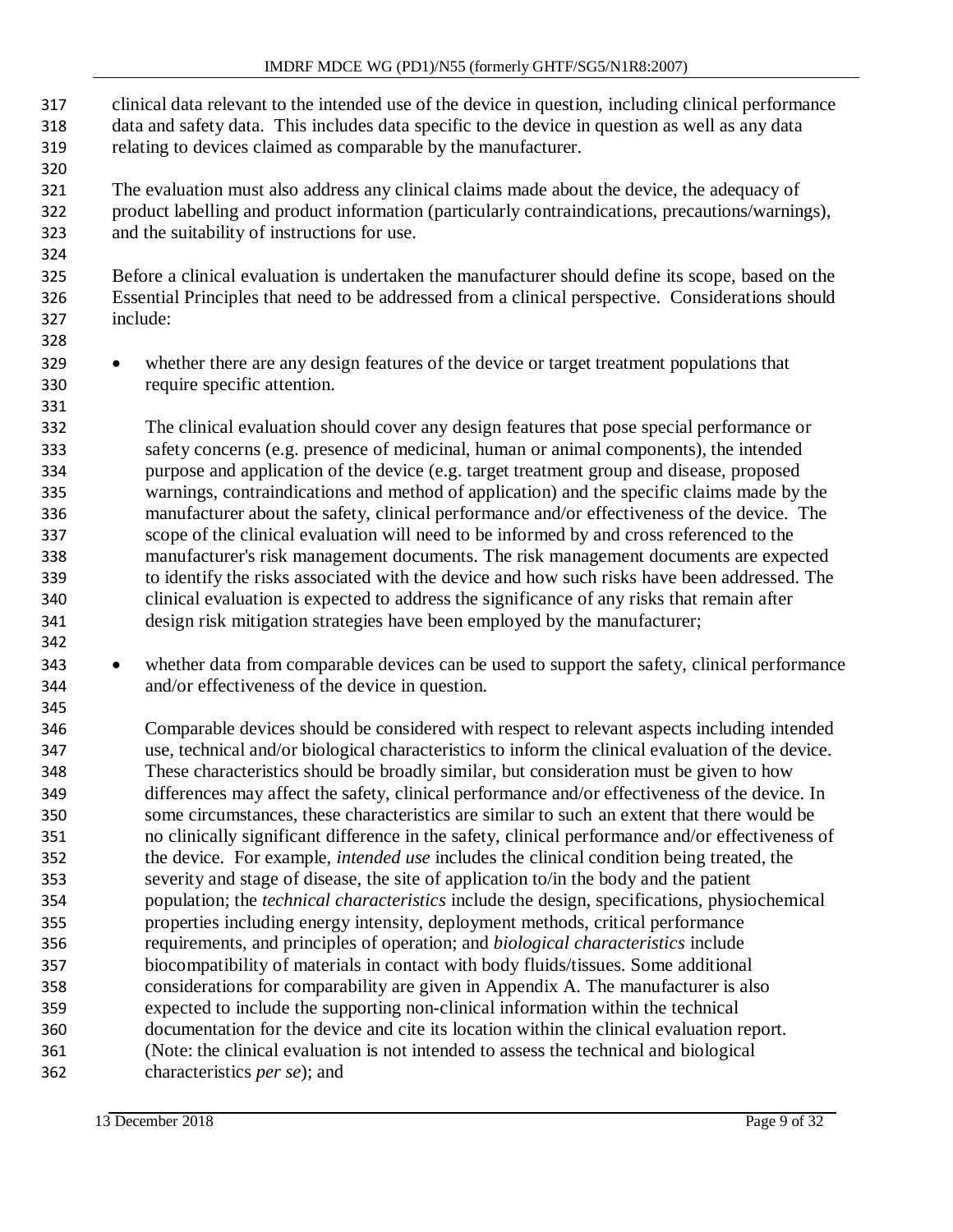364 • the data source(s) and type(s) of data to be used in the clinical evaluation.

 Manufacturers may be able to leverage existing information drawn from any one or combination of data sources set out in Section 6.0. Factors that should be considered when choosing the type of data to be used in the clinical evaluation include the design, intended use and risks of the device; the developmental context of the technology on which the device is based (new vs established technology); and, for established technology, the proposed clinical application of that technology. Clinical evaluation of medical devices that are based on existing, well- established technologies and intended for an established use of the technology is most likely to rely on compliance with recognised standards and/or literature review and/or clinical experience of comparable devices. High risk devices, those based on technologies where there is little or no experience, and those that extend the intended purpose of an existing technology (i.e. a new clinical use) are most likely to require clinical investigation data. The manufacturer will need to give consideration to the advantages and limitations of each data type.

#### **How is a clinical evaluation performed?**

 Once the scope has been defined, there are three discrete stages in performing a clinical evaluation (Figure 1):

- identification of pertinent standards and clinical data;
- appraisal of each individual data set, in terms of its relevance, applicability, quality and clinical significance; and
- analysis of the individual data sets, whereby conclusions are reached about the safety, clinical performance and/or effectiveness and presentational aspects (labelling, patient information and instructions for use) of the device.
- Each of these stages is covered in separate sections later in this document.

 At the end of the clinical evaluation a report is prepared and combined with the relevant clinical data to form the clinical evidence for the device. If the manufacturer concludes there is insufficient clinical evidence to be able to declare conformity with the Essential Principles, the manufacturer will need to generate additional data (e.g. conduct a clinical investigation, broaden the scope of literature searching) to address the deficiency. In this respect clinical evaluation can be an iterative process.

- **Who should perform the clinical evaluation?**
- The clinical evaluation should be conducted by a suitably qualified individual or individuals. A manufacturer must be able to justify the choice of the evaluator(s) through reference to qualifications and documented experience.
- 

- As a general principle, evaluators should possess knowledge of the following:
- the device technology and its application;
- research methodology (clinical investigation design and biostatistics); and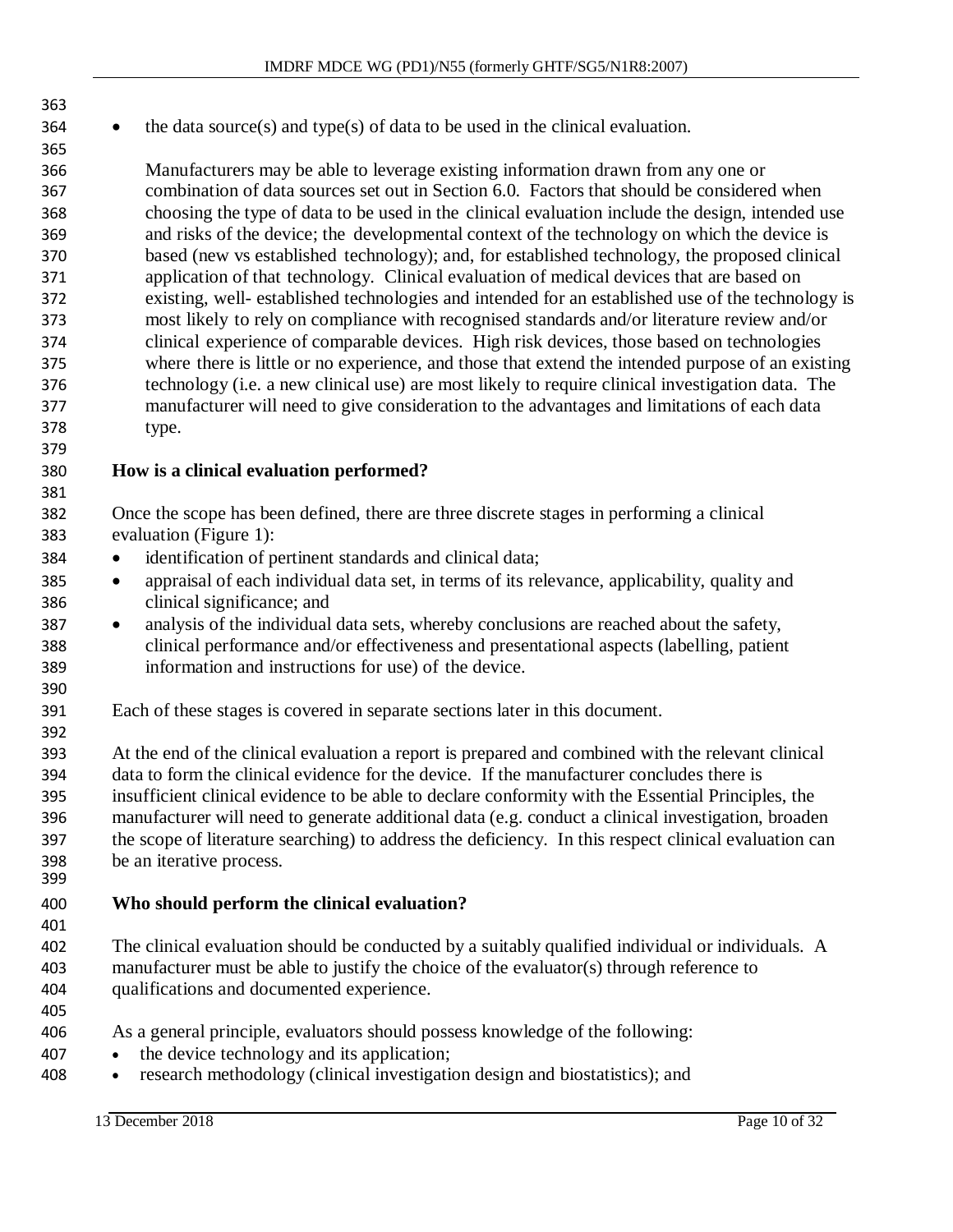- 409 diagnosis and management of the conditions intended to be treated or diagnosed by the
- device.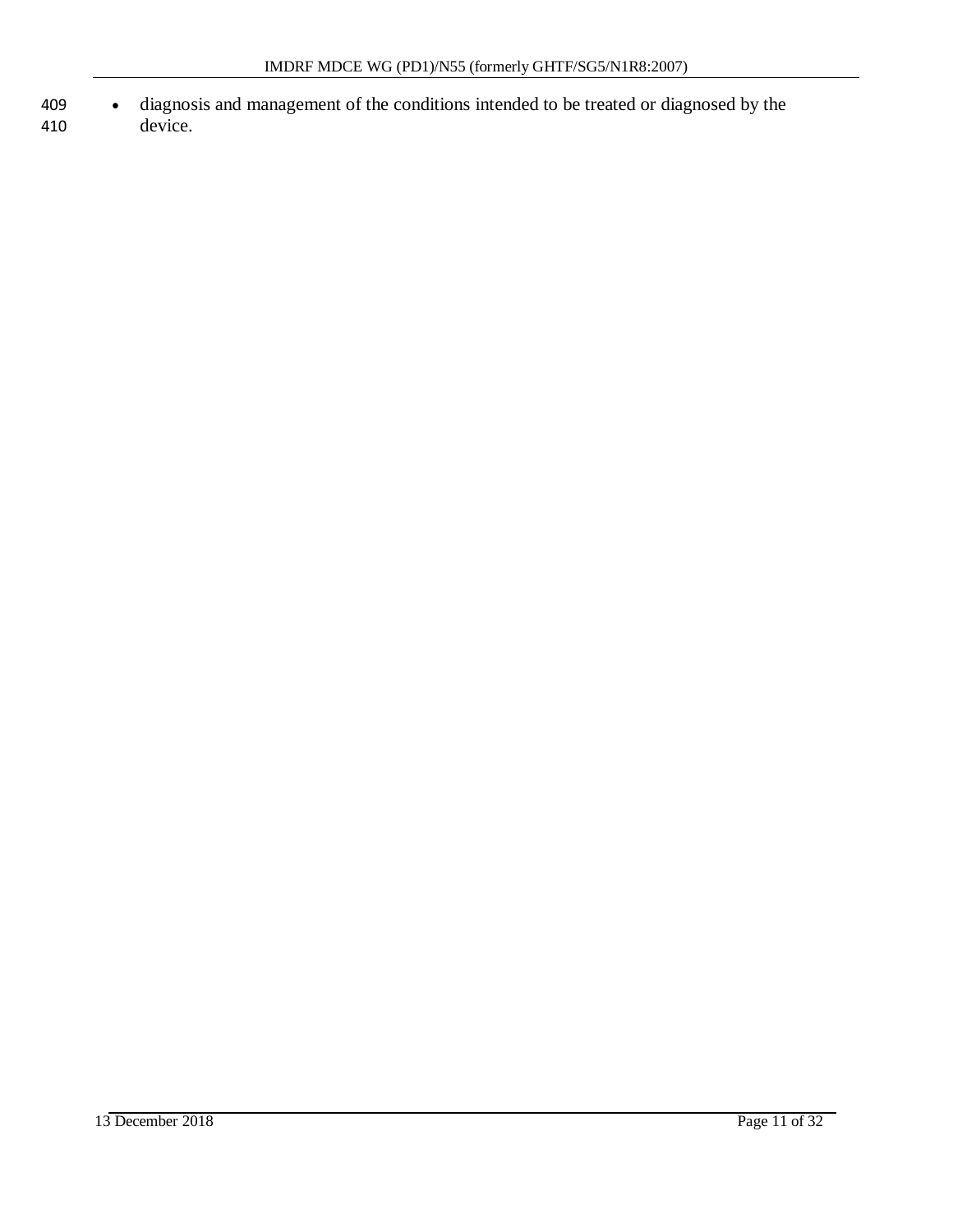



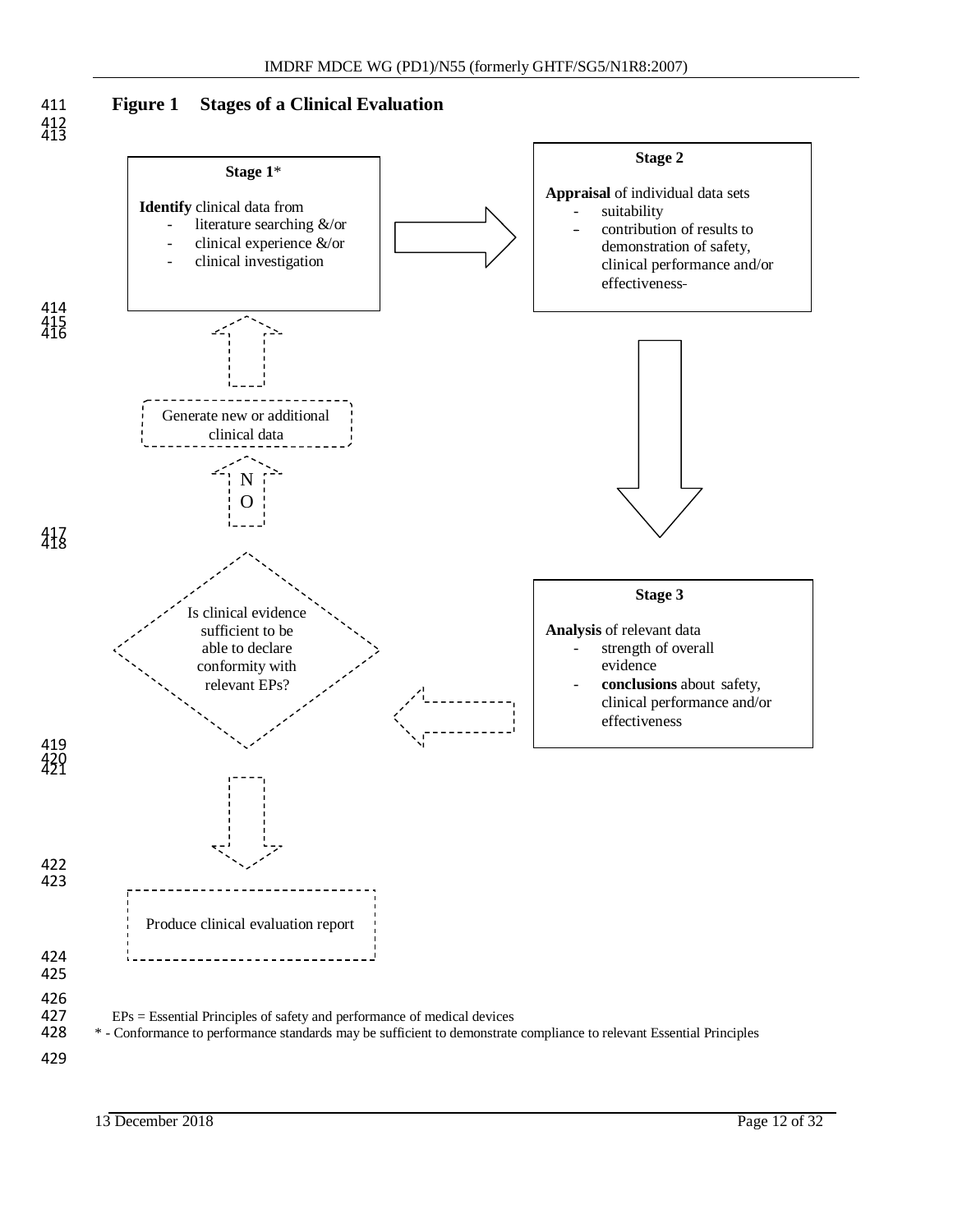## **What about in vitro diagnostic devices (IVDDs)?**

 Clinical evaluation should be performed for in vitro diagnostic devices as part of conformity assessment to the Essential Principles in a manner similar to other devices. The basic principles of objective review of clinical data will apply as described in this guidance document. However, IVDDs offer some unique definitions and concepts, which have been defined in the GHTF/SG5/N6:2012: Clinical Evidence for IVD medical devices – Key Definitions and Concepts, as well as challenges in demonstrating clinical evidence and delineating when the elements of clinical evidence are appropriate for the IVDDs, which have been addressed in the GHTF/SG5/N7:2012: Clinical Evidence for IVD medical devices – Scientific Validity Determination and Performance Evaluation.

#### **What about Software as a Medical Device (SaMD)?**

 An SaMD can best be described as software that utilizes an algorithm (logic, set of rules, or model) that operates on data input (digitized content) to produce an output that is intended for medical purposes as defined by the SaMD manufacturer. Like other medical device, SaMD clinical evaluation shall be consistent with this document. Moreover, IMDRF developed a specific guidance "Software as a Medical Device (SaMD): Clinical Evaluation SaMD WG/N41:2017" to address more detailed instructions on SaMD clinical evaluation.

 

## **6 Sources of data/documentation used in a clinical evaluation (Stage 1)**

 Data relevant to the clinical evaluation may be held by the manufacturer (e.g. manufacturer sponsored pre and post market investigation reports and adverse event reports for the device in question) or in the scientific literature (e.g. published articles of clinical investigations and adverse event reports for the device in question or for comparable devices).

- The manufacturer is responsible for identifying data relevant to the device and determining the types and amount of data needed for the clinical evaluation.
- Where data are used from a combination of sources, the principles applicable to each source apply to that data component within the clinical evaluation.
- 

### <span id="page-12-0"></span>**6.1 Data generated through literature searching**

- Literature searching can be used to identify published clinical data that is not in the possession of the manufacturer that may assist the manufacturer to establish acceptable safety, clinical performance and/or effectiveness of a medical device. The data generated through literature searching may relate directly to the device in question (e.g. reports of clinical investigations of 471 the device in question that have been performed by third parties, adverse event reports) or to comparable devices.
- 
- For some devices, clinical data generated through literature searching will represent the greater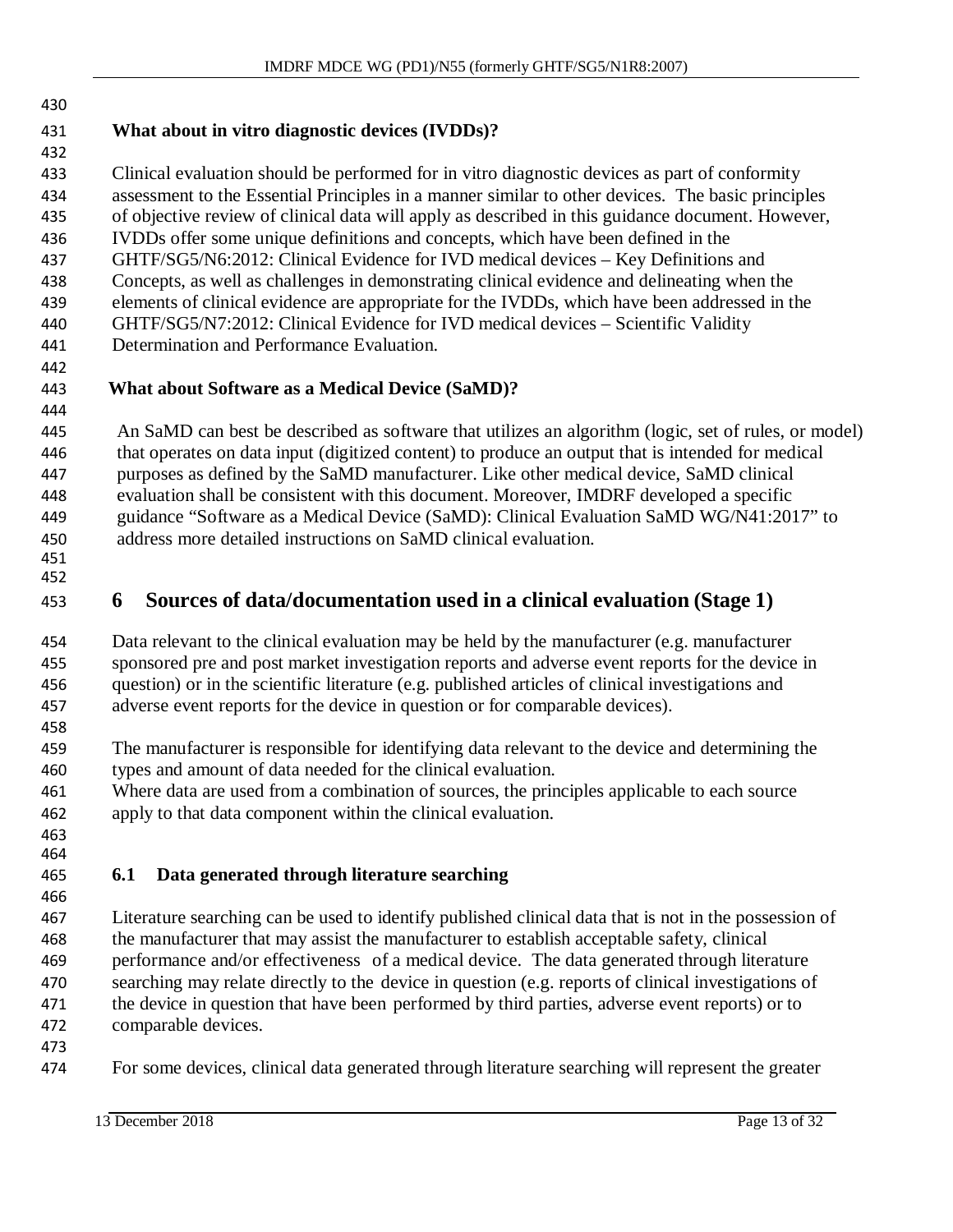- part (if not all) of the clinical evidence. Thus, when conducting a literature review reasonable efforts should be made to conduct a comprehensive search.
- 
- Published data will need to be assessed with respect to its possible contribution and weighting in establishing both the performance of the device in question and its safety. Papers considered unsuitable for demonstration of performance because of poor study design or inadequate analysis may still contain data suitable for assessing the safety of the device.

#### **The key elements of literature searching**

 The search strategy should be based on carefully constructed review questions. A protocol should be developed to identify, select and collate relevant publications to address these questions. This should be developed and executed by persons with expertise in information retrieval, having due regard to the scope of the clinical evaluation set out by the manufacturer. The involvement of information retrieval experts will help to maximise data retrieval.

- The literature search protocol should include:
- the sources of data that will be used and a justification for their choice;
- 493 the extent of any searches of scientific literature databases (the database search strategy);
- the selection/criteria to be applied to published literature and justification for their choice; and
- strategies for addressing the potential for duplication of data across multiple publications;

 Once the literature search has been executed, a report should be compiled to present the results of the search. A copy of the protocol should be included and any deviations noted. A possible format for the literature search report is located at Appendix B.

 It is important that the literature search is documented to such a degree that the methods can be appraised critically, the results can be verified, and the search reproduced if necessary. A possible methodology is presented in Appendix C.

#### **What data/documentation from the literature search should be included in the clinical evaluation?**

The following documentation should be used in the clinical evaluation by the clinical evaluator:

- the literature search protocol;
- the literature search report; and
- published articles and other references identified as being relevant to the device in question and suitable for evaluation.
- The literature search protocol, the literature search report and copies of relevant references
- become part of the clinical evidence and, in turn, the technical documentation for the medical
- device. With respect to the clinical evaluation, it is important that the clinical evaluator be able
- to assess the degree to which the selected papers reflect the intended application/use of the
- device, etc.
- Copies of the actual papers and references are necessary to allow the evaluator to review the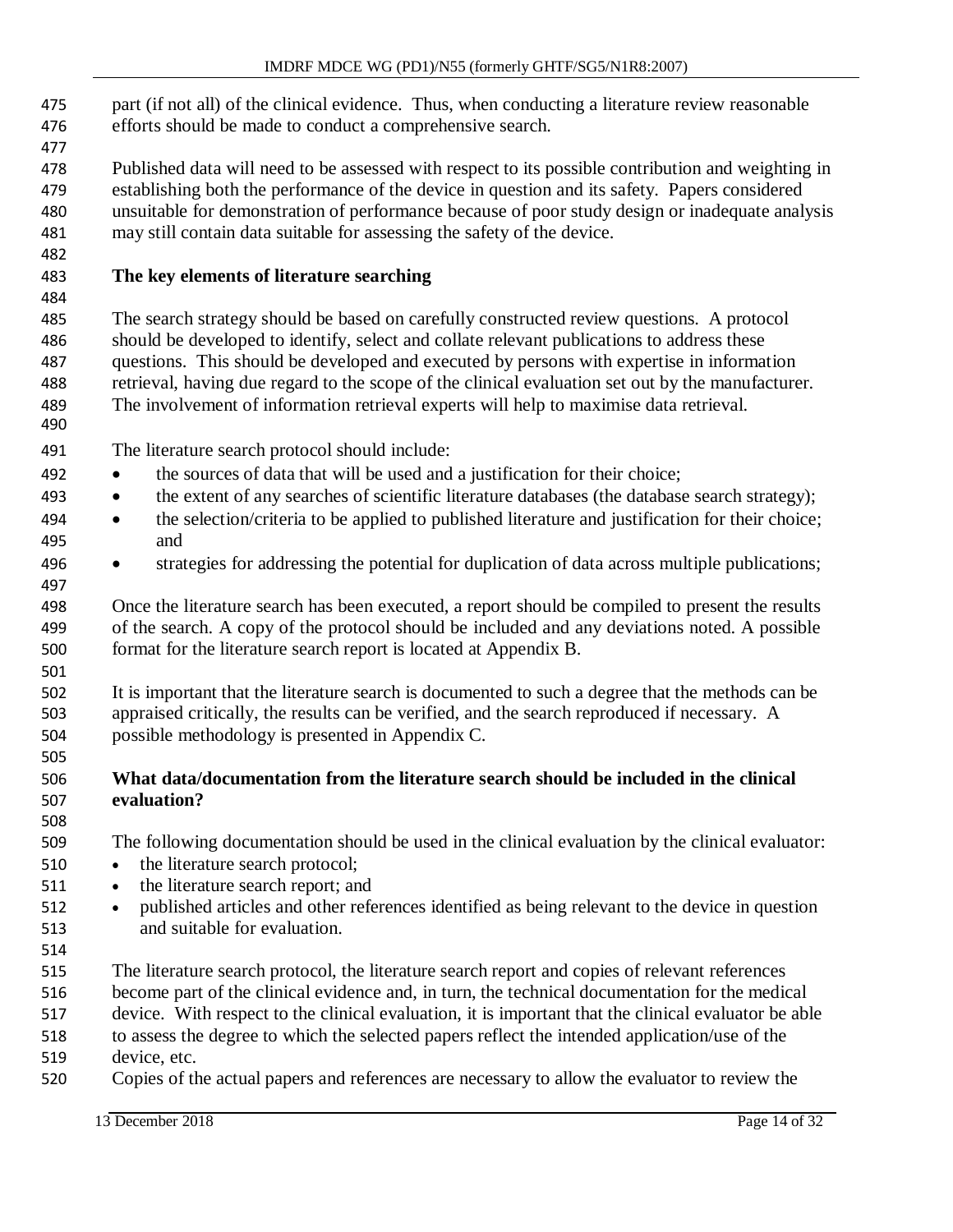methodology employed (potential sources of bias in the data), the reporting of results and the validity of conclusions drawn from the investigation or report. Abstracts may lack sufficient detail to allow these issues to be assessed thoroughly and independently.

#### <span id="page-14-0"></span>**6.2 Data generated through clinical experience**

 These types of clinical data are generated through clinical use that is outside the conduct of clinical investigations and may relate to either the device in question or comparable devices. Such types of data may include:

- manufacturer-generated post market surveillance reports, registries or cohort studies (which may contain unpublished long term safety, clinical performance, and/or effectiveness data);
- adverse events databases (held by either the manufacturer or regulatory authorities);
- data for the device in question generated from individual patients under compassionate usage programs prior to marketing of the device;
- details of clinically relevant field corrective actions (e.g. recalls, notifications, hazard alerts); and

 The value of clinical experience data is that it provides real world experience obtained in larger, heterogeneous and more complex populations, with a broader (and potentially less experienced) range of end-users than is usually the case with clinical investigations<sup>1</sup>. The data are most useful for identifying less common but serious device-related adverse events; providing long term information about safety, clinical performance, and/or effectiveness including durability data and information about failure modes; and elucidating the end-user "learning curve". It is also a particularly useful source of clinical data for low risk devices that are based on long standing, well-characterized technology and, therefore, unlikely to be the subject of either reporting in the scientific literature or clinical investigation.

#### **How may clinical experience data/documentation be used in the clinical evaluation?**

 If a manufacturer chooses to use clinical experience data it is important that any reports or collations of data contain sufficient information to be able to undertake a rational and objective assessment of the information and make a conclusion about its significance with respect to the safety, clinical performance and/or effectiveness of the device in question. Reports of clinical experience that are not adequately supported by data, such as anecdotal reports or opinion, should not be used.

 Post market surveillance reports are compiled by the manufacturer and often include details of the device's regulatory status (countries in which the device is marketed and date of 561 commencement of supply), regulatory actions undertaken during the reporting period (e.g. recalls, notifications), a tabulation of adverse events (particularly serious events and deaths, stratified into whether the manufacturer considers them to be device-related or not) and estimates of the incidence of adverse events. Post-marketing data about adverse events are generally more meaningful when related to usage but caution is needed because the extent of reporting may vary

considerably between countries. The analyses of data within these reports may, for some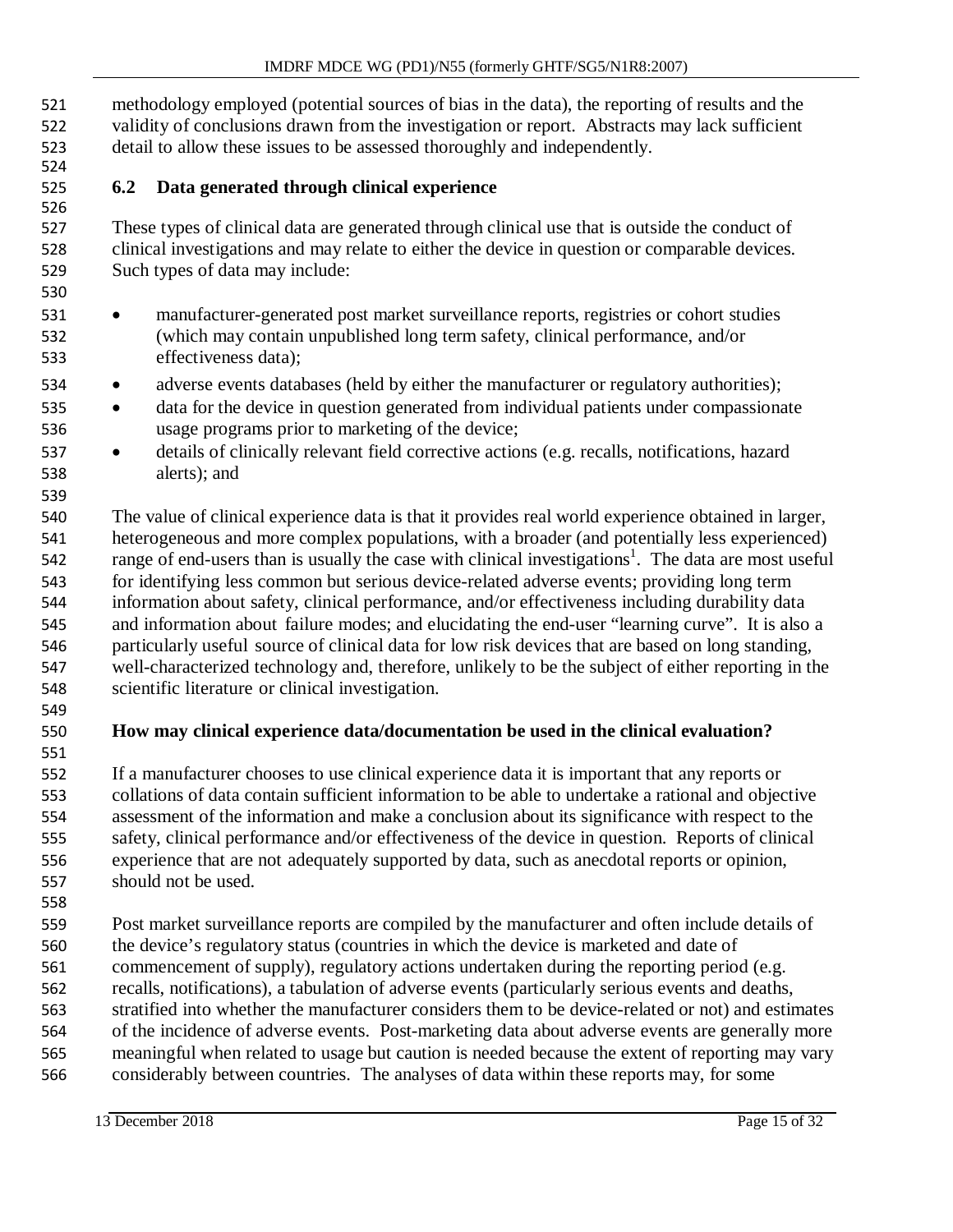devices, provide reasonable assurance of safety, clinical performance and/or effectiveness.

 It may be helpful to provide a table summarizing device-related adverse events, paying particular attention to serious adverse events, with comments on whether observed device-related adverse events are predictable on the basis of the mode of action of the device. Comment specifically on any clinical data that identifies hazards not previously considered in the risk management documentation, outlining any additional mitigation required (e.g. design modification,

amendment of product literature such as inclusion of contraindications etc).

 Registries that fit the IMDRF definition and qualifiers have potential to be used for regulatory decision making (IMDRF/REGISTRY WG/N33 FINAL: 2016 - *Principles of International System of Registries Linked to Other Data Sources and Tools*). To support regulatory purposes, the quality and robustness of registry data used must be carefully assessed. Guidance has been provided on methodological principles in the clinical evaluation across the device lifecycle using international registries (IMDRF/Registry WG/N42FINAL:2017 - *Methodological Principles in the Use of International Medical Device Registry Data*), and the use of registry-generated data in support of regulatory decisions (IMDRF/Registry WG/N46 FINAL: 2018 - *Tools for Assessing the Usability of Registries in Support of Regulatory Decision-Making*).

#### **6.3 Data from clinical investigations**

 

 607

 The guidance included within this section applies to clinical investigations carried out by or on behalf of a manufacturer specifically for the purposes of conformity assessment in accordance with applicable regulations. Such clinical investigations are generally expected to be designed, conducted and reported in accordance with ISO 14155:2011, *Clinical investigation of medical devices for human subjects -- Good clinical practice*, or to a comparable standard, and in compliance with local regulations.

 It is recognised that where manufacturers source clinical investigation data reported in the scientific literature (i.e. investigations of either the device in question or comparable devices that are undertaken by a third party), the documentation readily available to the manufacturer for inclusion in the clinical evaluation is likely to be no more than the published paper itself. 

#### **What clinical investigation documentation/data should be used in the clinical evaluation?**

Where a clinical investigation has been carried out by or on behalf of a manufacturer, it is

 <sup>I</sup> In contrast, clinical investigations involve the use of specific inclusion criteria to create a homogenous population to reduce sources of variation and, therefore, increase confidence that the outcomes observed in the investigation are due to intervention with the device in question. Also, investigators participating in the investigation are chosen on the basis of their expertise and competence and often undergo training over and above that available to other end-users of the device.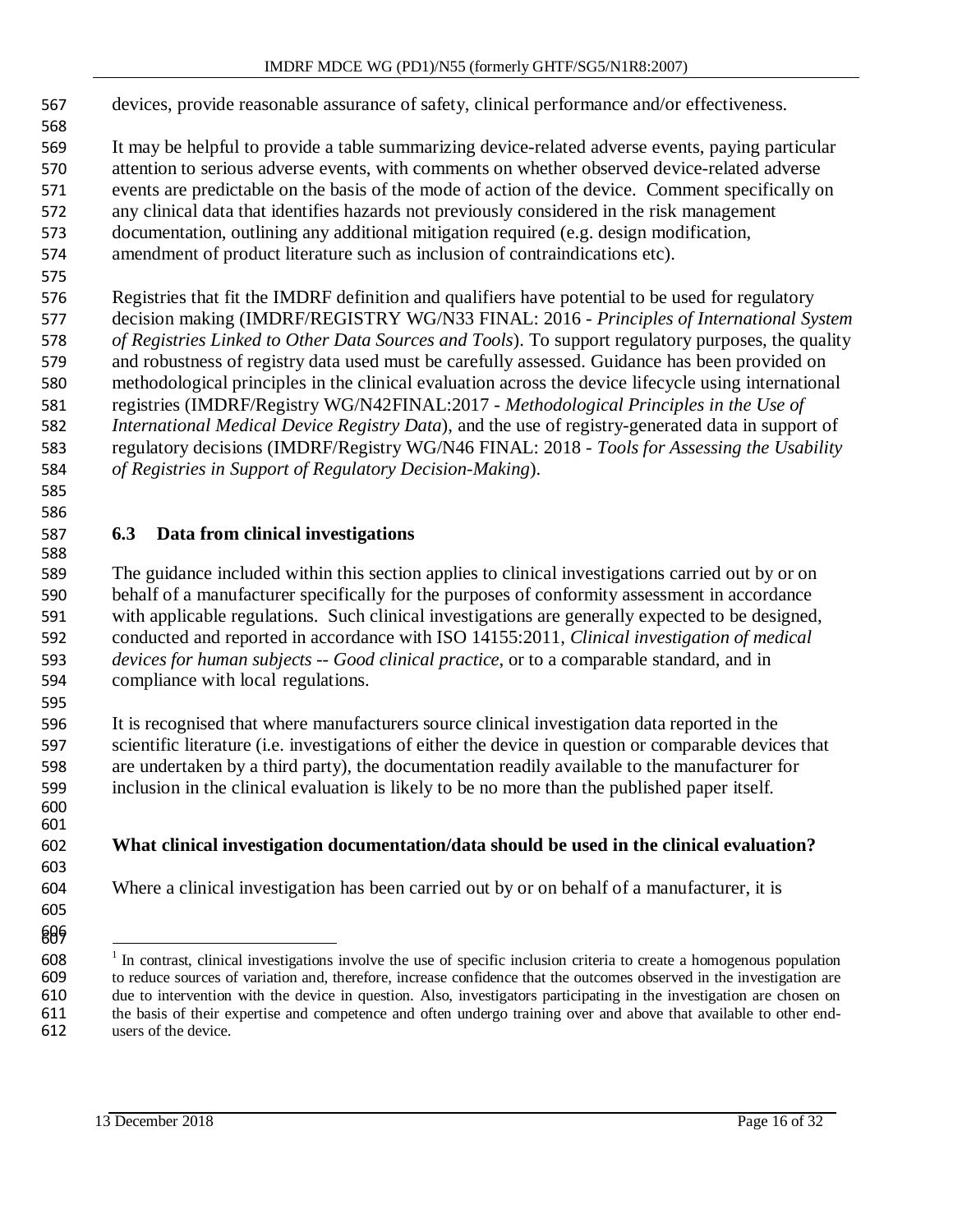- expected that documentation relating to the design, ethical and regulatory approvals, conduct, results and conclusions of the investigation needed for the clinical evaluation will be available
- for consideration, as appropriate. These may include:
- 

- the clinical investigation plan;
- clinical investigation plan amendments and the rationale for these changes;
- the relevant Ethics Committee documentation, opinion(s) and comments for each investigation site, including a copy of the approved informed consent form(s) and patient information documents;
- case report forms, monitoring and audit records;
- Regulatory Authority approvals and associated correspondence as required by applicable regulations;
- Documents related to financial disclosure, financial agreements or conflict of interests; and
- the signed and dated final report.

 The clinical investigation plan sets out how the study was intended to be conducted. It contains important information about the study design such as the selection and assignment of participants to treatment, masking (blinding of participants and investigators) and measurement of responses to treatment, which may be important sources of bias that can be assessed and discounted when trying to determine the actual performance of the device. In addition the clinical investigation plan sets out the intended participant follow-up, approaches to statistical analyses and methods for recording outcomes, which may impact on the quality, completeness and significance of results obtained for performance and safety outcomes. 

 Also, by having the clinical investigation plan, its amendments and the final report available, the evaluator will be able to assess the extent to which the investigation was conducted as planned and, where deviations of from the original plan have occurred, the impact those deviations had on the veracity of the data generated and the inferences that can be drawn about the safety, clinical performance and/or effectiveness of the device from the investigation.

 The final report should be signed by its author and appropriate reviewers to provide assurance that the final report is an accurate reflection of the conduct and results of the clinical investigation.

 Another important consideration of the evaluation will be to assess whether the conduct of the investigation was in accordance with the current applicable ethical standards that have their origin in the Declaration of Helsinki and in accordance with applicable regulations. Clinical investigations not in compliance with applicable ethical standards or regulations should be rejected. The reasons for rejection of the investigation should be noted in the report.

 

# **7 Appraisal of clinical data (Stage 2)**

 The purpose of undertaking appraisal of the data is to understand the merits and limitations of the clinical data. Each piece of data is appraised to determine its suitability to address questions about the device, and its contribution to demonstrating the safety, clinical performance and/or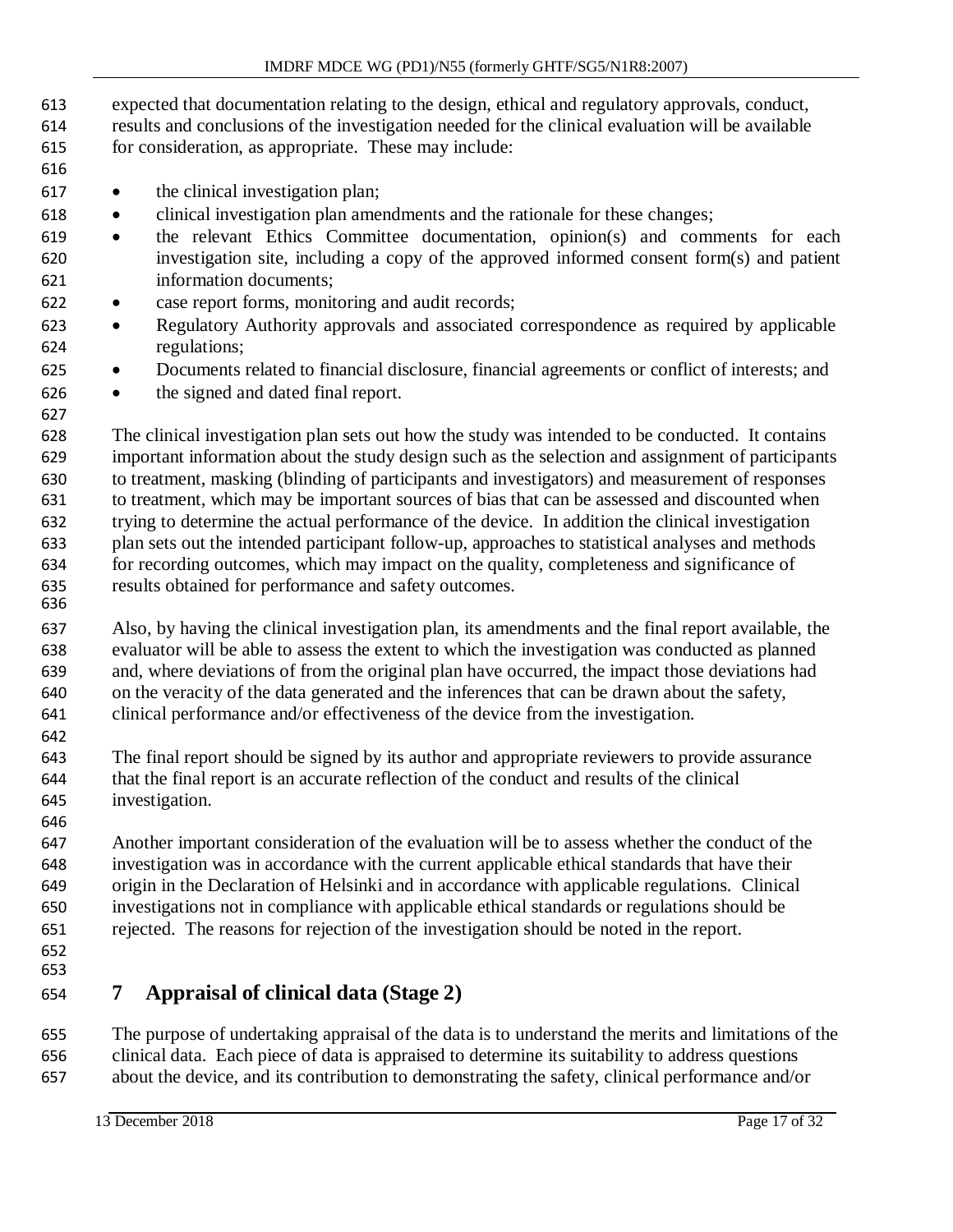effectiveness of the device (including any specific claims about safety, clinical performance and/or effectiveness).

#### **What should the appraisal cover?**

 The data needs to be suitable for appraisal. It should be assessed for its quality and for its relevance to the device in question (i.e. the data must be either generated for the device in question or for a comparable device) and its intended use. In addition, any reports or collations of data should contain sufficient information for the evaluator to be able to undertake a rational and objective assessment of the information and make a conclusion about its significance with respect to the safety, clinical performance and/or effectiveness of the device in question.

 Further appraisal needs to be undertaken to determine the contribution of each data subset to establishing the safety, clinical performance and/or effectiveness of the device. The evaluator should examine the methods used to generate/collect the data and assess the extent to which the observed effect (performance or safety outcome(s)) can be considered to be due to intervention with the device or due to confounding influences (e.g. natural course of the 675 underlying medical condition, concomitant treatment(s)) or bias<sup>2</sup>. The evaluator should also assess whether clinical data are collected ethically and in conformance with good clinical practice (such as ISO 14155:2011), and whether clinical data are applicable to the population for which the marketing authorization is being sought. Refer to Appendix D for details regarding considerations of data from various jurisdictions.

 

 There is no single, well established method for appraising clinical data. Therefore, the evaluator should identify, in advance, the appropriate criteria to be applied for a specific circumstance. 

 These criteria should be applied consistently. Some examples to assist with the formulation of criteria are given in Appendix E.

 For many lower risk devices and devices based on long standing technology, the available data may be qualitative rather than quantitative in nature, so the evaluation criteria should be adjusted accordingly. The criteria adopted for the appraisal should be justified by the evaluator.

 Although there will be some overlap of safety, clinical performance and/or effectiveness data, the data should be categorized to allow for separate analysis. Additional categories may also be needed, depending on the nature and intended use of the device to address additional claims. The data should also be weighted according to its relative contribution. An example of a method of data appraisal is shown in Appendix F.

 

## **8 Analysis of the clinical data (Stage 3)**

 The goal of the analysis stage is to make a benefit/risk determination if the appraised data sets available for a medical device collectively demonstrate the safety, clinical performance and/or effectiveness of the device in relation to its intended use.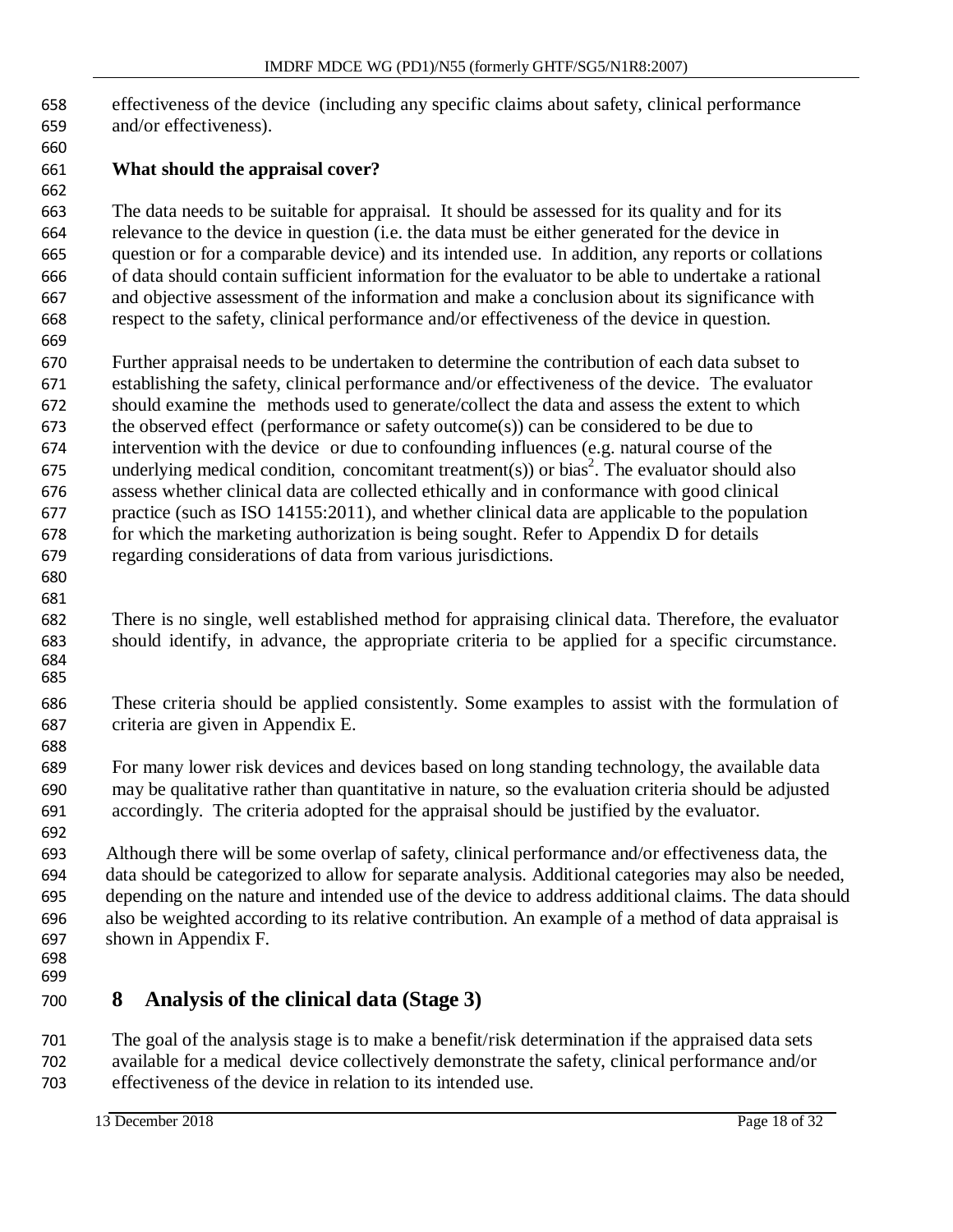- The methods available for analysis of clinical data generally are either quantitative or qualitative. Given the context within which most medical devices are developed (i.e. limited need for clinical investigations because of incremental changes in device design and therefore high use of literature and experience data), it is most likely that qualitative (i.e. descriptive) methods will need to be used.
- Any evaluation criteria developed and assigned during the appraisal stage can be used to identify those sets of data which may be considered to be "pivotal" to the demonstration of the safety, clinical performance and/or effectiveness of the device, respectively. It may be useful to explore the results of the pivotal datasets, looking for consistency of results across particular device performance characteristics and identified risks. If the different datasets report similar outcomes, certainty about the performance increases. If different results are observed across the datasets, it will be helpful to determine the reason for such differences. Regardless, all data sets should be included.
- As a final step the evaluator should consider the basis on which it can be demonstrated that the combined data confirm:
- the device performs as intended by the manufacturer;
- the device does not pose any undue safety concerns to either the recipient or end-user; and
- any risks associated with the use of the device are acceptable when weighed against the benefits to the patient.
- compliance with the relevant Essential Principles;
- whether post market clinical follow up or post approval study is necessary.
- Such considerations should take into account the number of patients exposed to the device, the type and adequacy of patient monitoring, the number and severity of adverse events, the adequacy of the estimation of associated risk for each identified hazard, the severity and natural history of the condition being diagnosed or treated. The availability of alternative diagnostic modalities or treatments and current standard of care should also be taken into consideration.
- The product literature and instructions for use should be reviewed to ensure they are consistent with the data and that all the hazards and other clinically relevant information have been identified appropriately.
- 

# **9 The Clinical Evaluation Report**

 At the completion of the clinical evaluation process a report should be compiled that outlines the <sup>742</sup> scope and context of the evaluation; the inputs (clinical data); the appraisal and analysis stages;and

<sup>2</sup> Bias is a systematic deviation of an outcome measure from its true value, leading to either an overestimation or<br>745 degreestimation of a treatment's effect. It can originate from, for example, the way patients are all underestimation of a treatment's effect. It can originate from, for example, the way patients are allocated to treatment, the way treatment outcomes are measured and interpreted, and the recording and reporting of data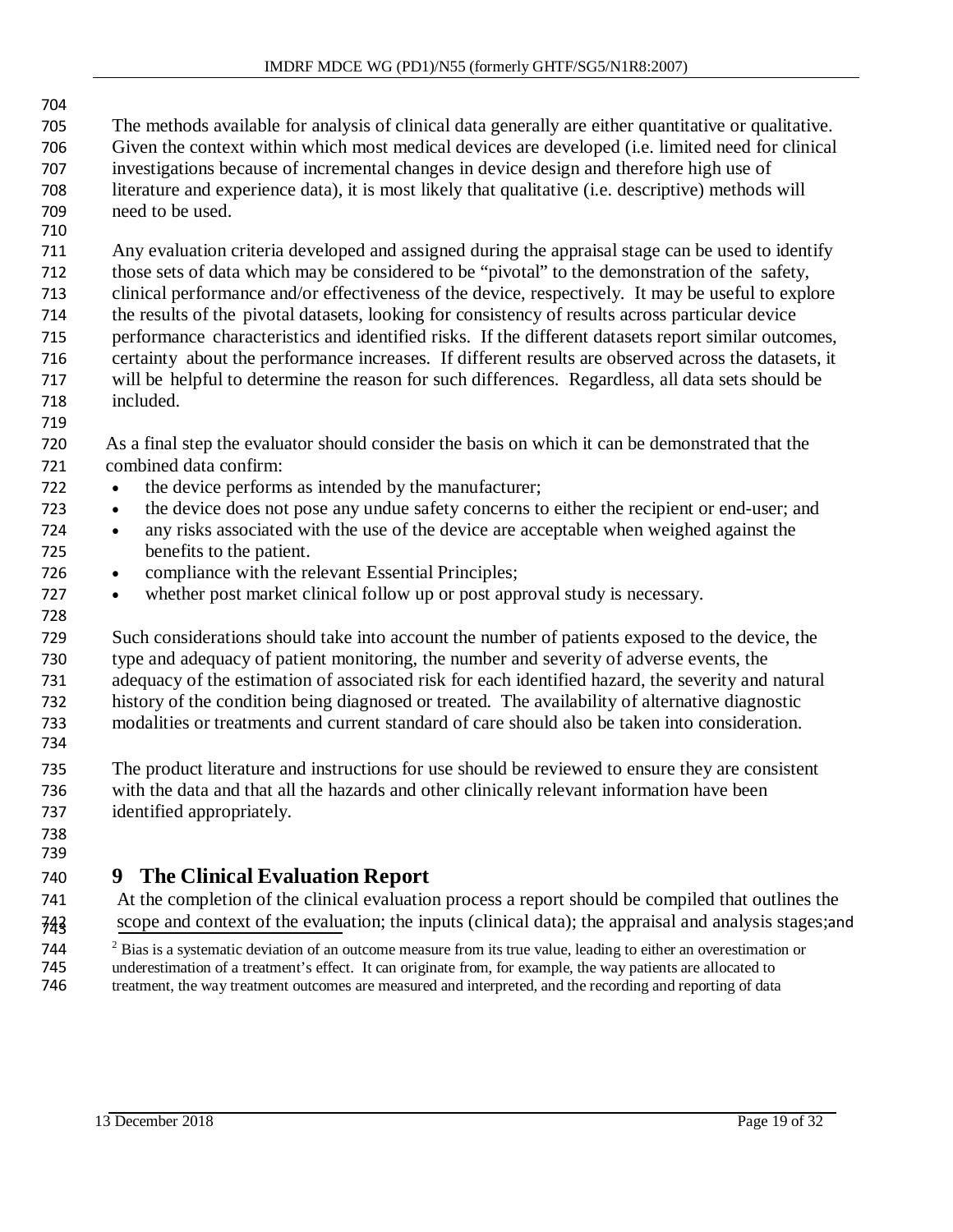#### IMDRF MDCE WG (PD1)/N55 (formerly GHTF/SG5/N1R8:2007)

- conclusions about the safety, clinical performance and/or effectiveness of the device in question. The clinical evaluation report should contain sufficient information to be read as a stand alone document by an independent party (e.g. regulatory authority or notified body). It is important that the report outline: <sup>752</sup> • the technology on which the medical device is based, the intended use of the device and any claims made about the device's safety, clinical performance and/or effectiveness ; • the nature and extent of the clinical data that has been evaluated; and • how the referenced information (recognised standards and/or clinical data) demonstrate the safety, clinical performance and/or effectiveness of the device in question. The clinical evaluation report should be signed and dated by the evaluator(s) and accompanied by the manufacturer's justification of the choice of evaluator. A suggested format for the clinical evaluation report is located at Appendix G. Again, it should be noted that the level of detail in the report content can vary according to the scope of the clinical evaluation. For example, where a manufacturer relies on clinical data for a comparable device which has been the subject of an earlier clinical evaluation (for which the manufacturer holds the evaluation report), it may be possible to cross-reference the data summary and analysis sections to the earlier clinical evaluation report, which also becomes part of the clinical evidence for the device in question.
- 
-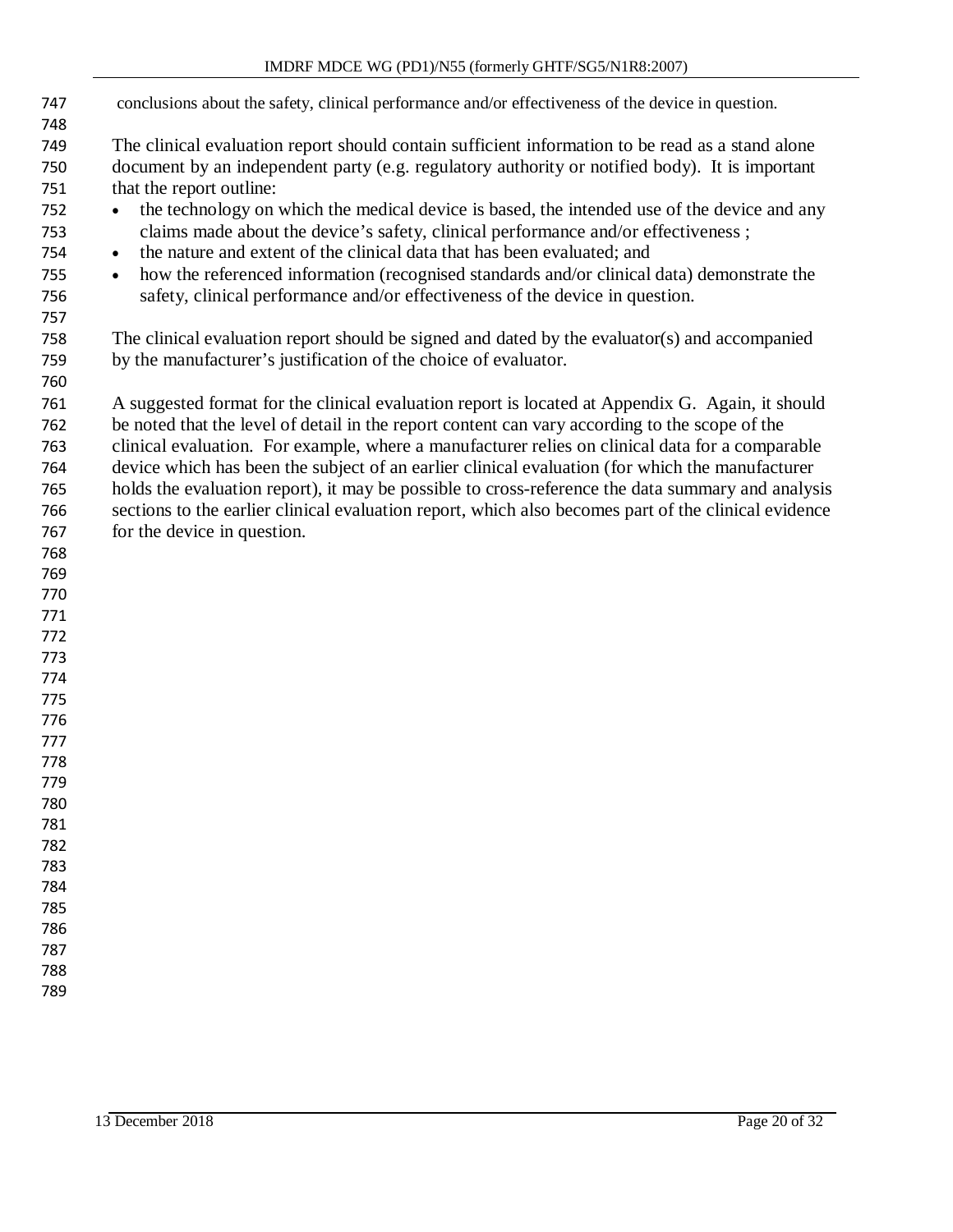<span id="page-20-0"></span>

| 790<br>791<br>792<br>793<br>794<br>795<br>796<br>797<br>798<br>799<br>800<br>801<br>802<br>803<br>804<br>805<br>806<br>807<br>808<br>809<br>810<br>811<br>812<br>813 |                   |
|----------------------------------------------------------------------------------------------------------------------------------------------------------------------|-------------------|
| 814                                                                                                                                                                  |                   |
| 815                                                                                                                                                                  | <b>Appendices</b> |
|                                                                                                                                                                      |                   |
| 816                                                                                                                                                                  |                   |
| 817                                                                                                                                                                  |                   |
| 818                                                                                                                                                                  |                   |
| 819                                                                                                                                                                  |                   |
| 820                                                                                                                                                                  |                   |
| 821                                                                                                                                                                  |                   |
| 822                                                                                                                                                                  |                   |
| 823                                                                                                                                                                  |                   |
| 824                                                                                                                                                                  |                   |
| 825                                                                                                                                                                  |                   |
| 826                                                                                                                                                                  |                   |
| 827                                                                                                                                                                  |                   |
| 828                                                                                                                                                                  |                   |
| 829                                                                                                                                                                  |                   |
| 830                                                                                                                                                                  |                   |
| 831                                                                                                                                                                  |                   |
| 832                                                                                                                                                                  |                   |
| 833                                                                                                                                                                  |                   |
| 834                                                                                                                                                                  |                   |
| 835<br>836                                                                                                                                                           |                   |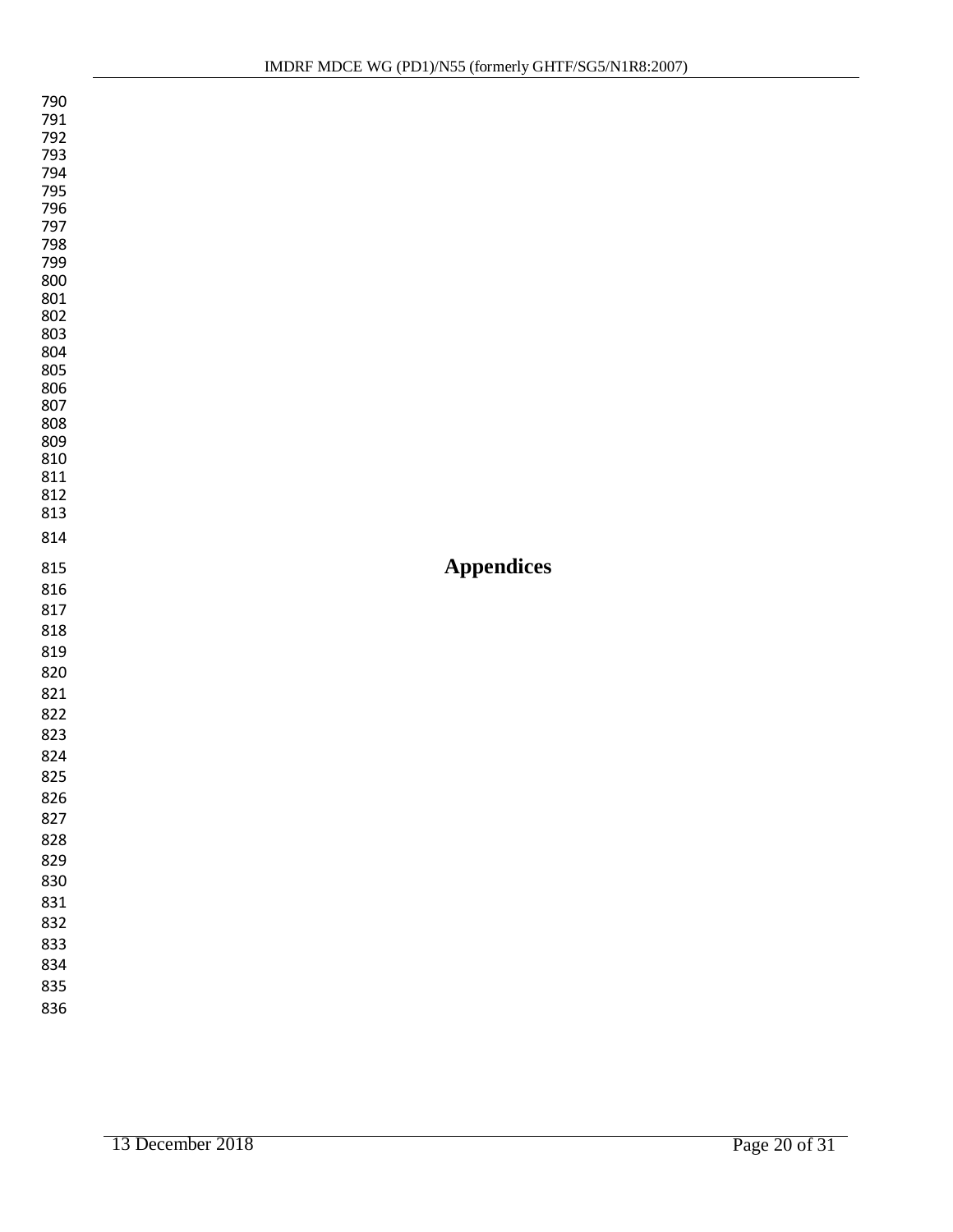| Appendix A: Some Considerations for Comparability                                                                                                                                                                                                                                                                                    |
|--------------------------------------------------------------------------------------------------------------------------------------------------------------------------------------------------------------------------------------------------------------------------------------------------------------------------------------|
| The examples given below are potential aspects for consideration with respect to comparability.<br>There should still be summary documentation provided describing how these elements support<br>comparability. Further, there may be cases where additional testing is needed to establish a<br>particular degree of comparability. |
| <b>Intended use:</b>                                                                                                                                                                                                                                                                                                                 |
| indications for use, including the disease or condition the device will diagnose, treat, prevent,<br>$\bullet$<br>cure or mitigate                                                                                                                                                                                                   |
| the severity and stage of disease<br>$\bullet$                                                                                                                                                                                                                                                                                       |
| patient population (age, gender, anatomy, physiology, other aspects)<br>$\bullet$                                                                                                                                                                                                                                                    |
| the site of application to/in the body (organs, parts of the body, tissues or body fluids<br>$\bullet$<br>contacted by the device)                                                                                                                                                                                                   |
| type of contact (contact with mucosal membranes/invasiveness/implantation)<br>$\bullet$                                                                                                                                                                                                                                              |
| duration of use or contact with the body<br>$\bullet$                                                                                                                                                                                                                                                                                |
| environment of use (e.g. healthcare facility, home)<br>$\bullet$                                                                                                                                                                                                                                                                     |
| intended user (use by health care professional / lay person)<br>$\bullet$                                                                                                                                                                                                                                                            |
| repeat applications, including any restrictions as to the number or duration of reapplications<br>$\bullet$                                                                                                                                                                                                                          |
| other aspects<br>$\bullet$                                                                                                                                                                                                                                                                                                           |
|                                                                                                                                                                                                                                                                                                                                      |
| <b>Technical:</b>                                                                                                                                                                                                                                                                                                                    |
| design (e.g. dimensions and design tolerances; how the different components of the device<br>$\bullet$                                                                                                                                                                                                                               |
| system work together)                                                                                                                                                                                                                                                                                                                |
| material (e.g. chemical formulation, additives, processing such as forged, state such as<br>$\bullet$                                                                                                                                                                                                                                |
| crystalline)                                                                                                                                                                                                                                                                                                                         |
| specifications and properties (e.g. physicochemical properties such as type and intensity of<br>$\bullet$<br>energy, wavelength, porosity, particle size, viscosity, nanotechnology, specific mass, atomic                                                                                                                           |
| inclusions such as nitrocarburising, oxidability, tensile strength and degradation<br>characteristics)                                                                                                                                                                                                                               |
| deployment methods (if relevant)<br>$\bullet$                                                                                                                                                                                                                                                                                        |
| critical performance requirements                                                                                                                                                                                                                                                                                                    |
| principles of operation                                                                                                                                                                                                                                                                                                              |
| other aspects<br>٠                                                                                                                                                                                                                                                                                                                   |
|                                                                                                                                                                                                                                                                                                                                      |
| <b>Biological:</b>                                                                                                                                                                                                                                                                                                                   |
| biocompatibility of materials in contact with body fluids/tissues                                                                                                                                                                                                                                                                    |
| biological action (if applicable)                                                                                                                                                                                                                                                                                                    |
| degradation mechanism and profile (if applicable)                                                                                                                                                                                                                                                                                    |
| biological response (e.g., inflammatory response, immune response, tissue integration)                                                                                                                                                                                                                                               |
| other aspects<br>٠                                                                                                                                                                                                                                                                                                                   |
|                                                                                                                                                                                                                                                                                                                                      |
|                                                                                                                                                                                                                                                                                                                                      |
|                                                                                                                                                                                                                                                                                                                                      |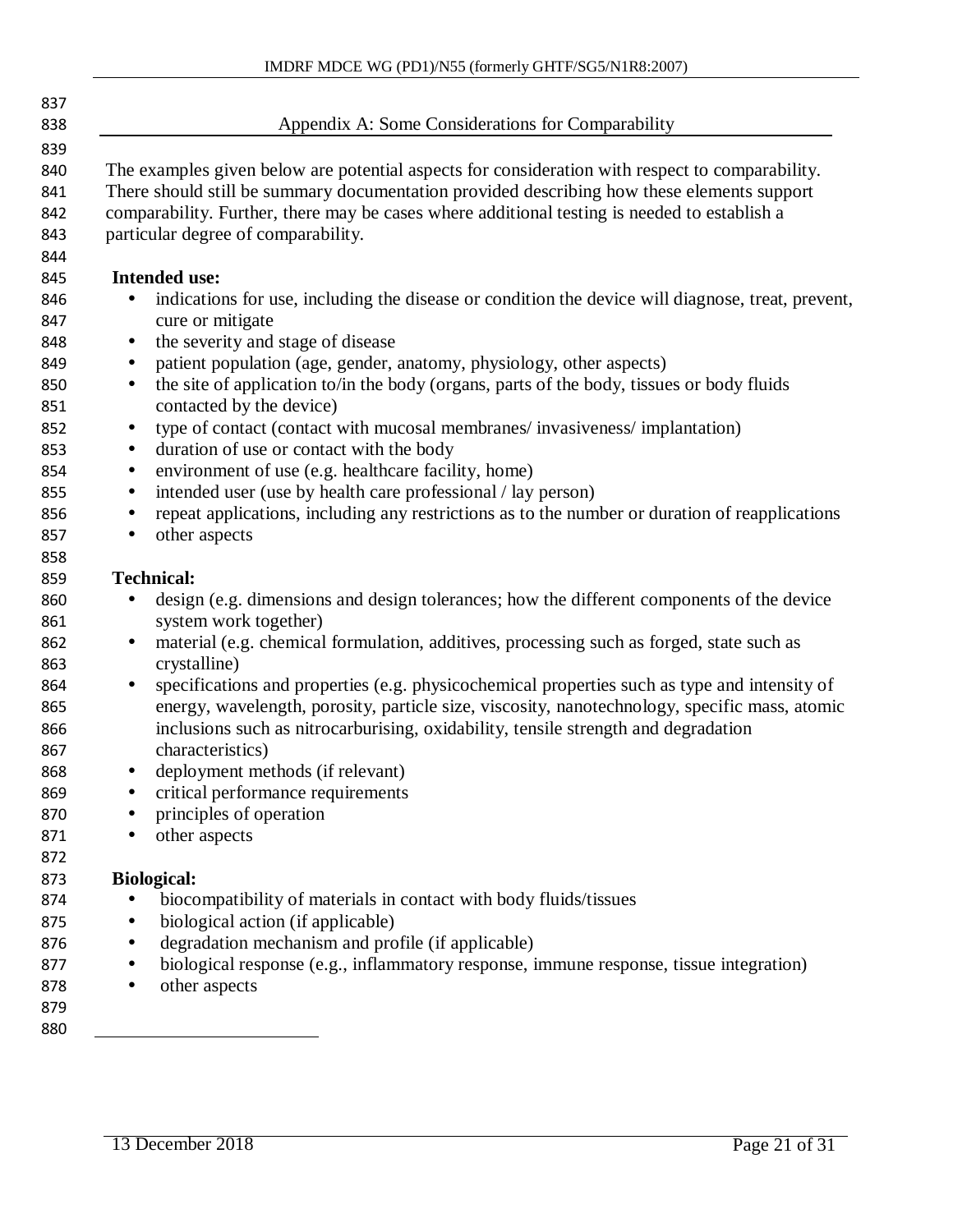|                               |             | Appendix B: A Possible Format for the Literature Search Report                                                      |
|-------------------------------|-------------|---------------------------------------------------------------------------------------------------------------------|
| 1. Device name/model          |             |                                                                                                                     |
|                               |             | <b>2. Scope of the literature search</b> [should be consistent with scope of clinical evaluation]                   |
| Methods                       |             |                                                                                                                     |
|                               | (i)         | Date of search                                                                                                      |
|                               | (ii)        | Name of person(s) undertaking the literature search                                                                 |
|                               | (iii)       | Period covered by search                                                                                            |
|                               | (iv)        | Literature sources used to identify data                                                                            |
|                               |             | scientific databases - bibliographic (e.g. MEDLINE, EMBASE),<br>specialised databases (e.g. MEDION)                 |
|                               |             | systematic review databases (e.g. Cochrane Collaboration)<br>$\blacksquare$                                         |
|                               |             | clinical trial registers (e.g. CENTRAL),<br>-                                                                       |
|                               |             | adverse event report databases (e.g. MAUDE, IRIS)<br>-<br>reference texts<br>$\blacksquare$                         |
|                               |             |                                                                                                                     |
|                               |             | [Include justification for choice of sources and describe any supplemental                                          |
|                               |             | strategies (e.g. checking bibliography of articles retrieved, hand searching of                                     |
|                               |             | literature) used to enhance the sensitivity of the search]                                                          |
|                               |             |                                                                                                                     |
|                               | (v)         | Database search details                                                                                             |
|                               |             | search terms (key words, indexing headings) and their relationships                                                 |
|                               |             | (Boolean logic)                                                                                                     |
|                               |             | medium used (e.g. online, CD-ROM (incl publication date and edition))<br>۰                                          |
|                               |             | [Attach copy of downloaded, unedited search strategy]                                                               |
|                               | (vi)        | Selection criteria used to choose articles                                                                          |
|                               |             |                                                                                                                     |
| Outputs                       |             |                                                                                                                     |
|                               |             |                                                                                                                     |
|                               | (i)<br>(ii) | Attach copy of literature citations retrieved from each database search<br>Data selection process                   |
|                               |             | [Attach flow chart and associated tables showing how all citations were                                             |
|                               |             | assessed for suitability for inclusion in the clinical evaluation (see Appendix                                     |
|                               |             | $B)$ ]                                                                                                              |
|                               |             |                                                                                                                     |
| Notes:                        |             |                                                                                                                     |
| <b>EMBASE</b>                 |             | Excerpta Medica published by Elsevier                                                                               |
| <b>CENTRAL</b><br><b>IRIS</b> |             | The Cochrane Central Register of Controlled Trials<br>The TGA's medical device Incident Report Investigation Scheme |
| <b>MAUDE</b>                  |             | US FDA's Manufacturer And User Facility Device Experience database                                                  |
| <b>MEDION</b>                 |             | Database that indexes literature on diagnostic tests                                                                |
| <b>MEDLINE</b>                |             | Published by US National Library of Medicine                                                                        |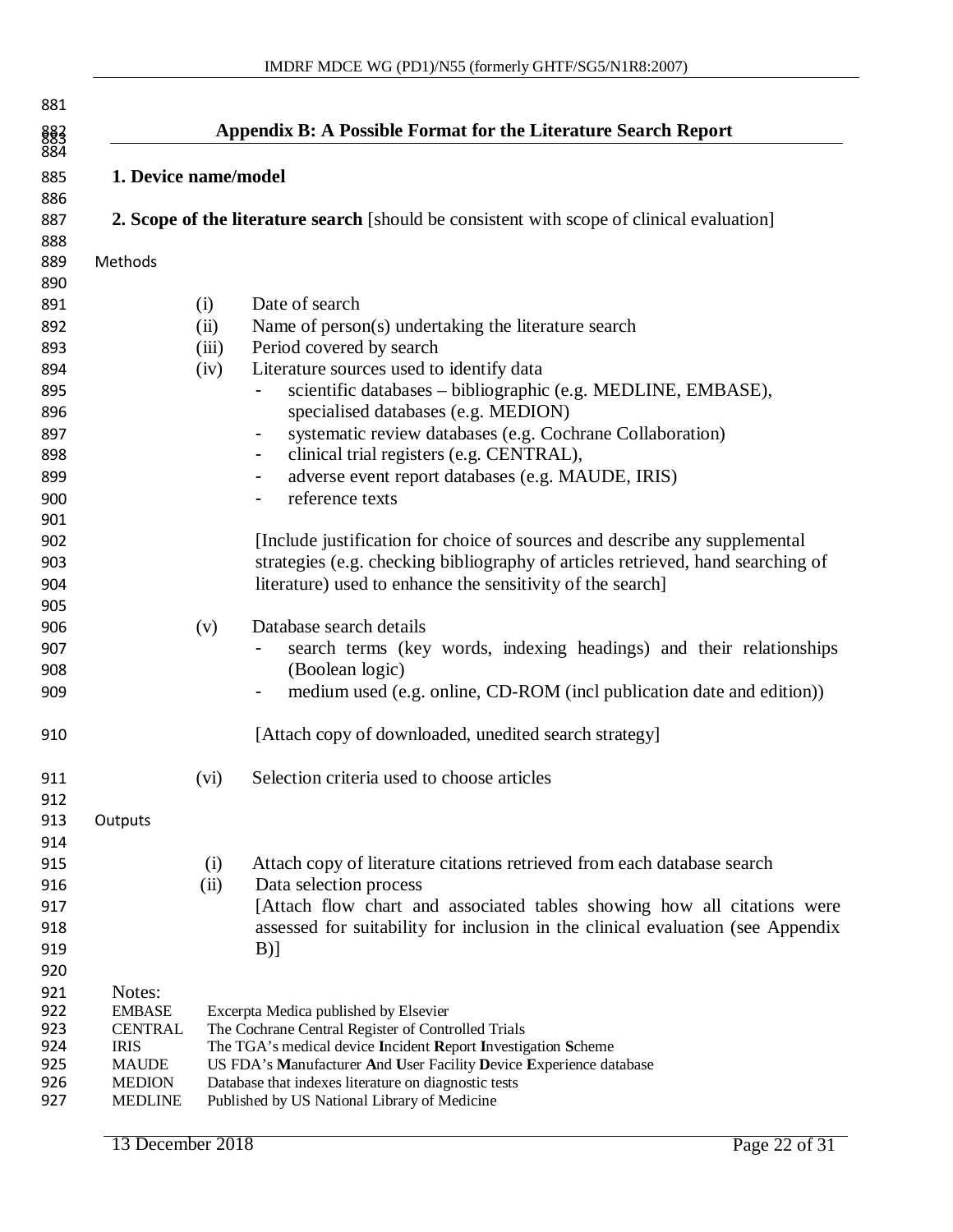





<sup>&</sup>lt;sup>3</sup> Adapted from Moher, D., Cook, D. J., Eastwood, S., Olkin, I., Rennie, D., & Stroup, D. F. Improving the quality of reports of meta-analyses of randomised controlled trials: the QUORUM statement. Quality of Reporting of 966 of reports of meta-analyses of randomised controlled trials: the QUORUM statement. Quality of Reporting of Meta-<br>967 analyses. *Lancet* 1999; 354: 1896-1900. analyses. *Lancet* 1999; 354: 1896-1900.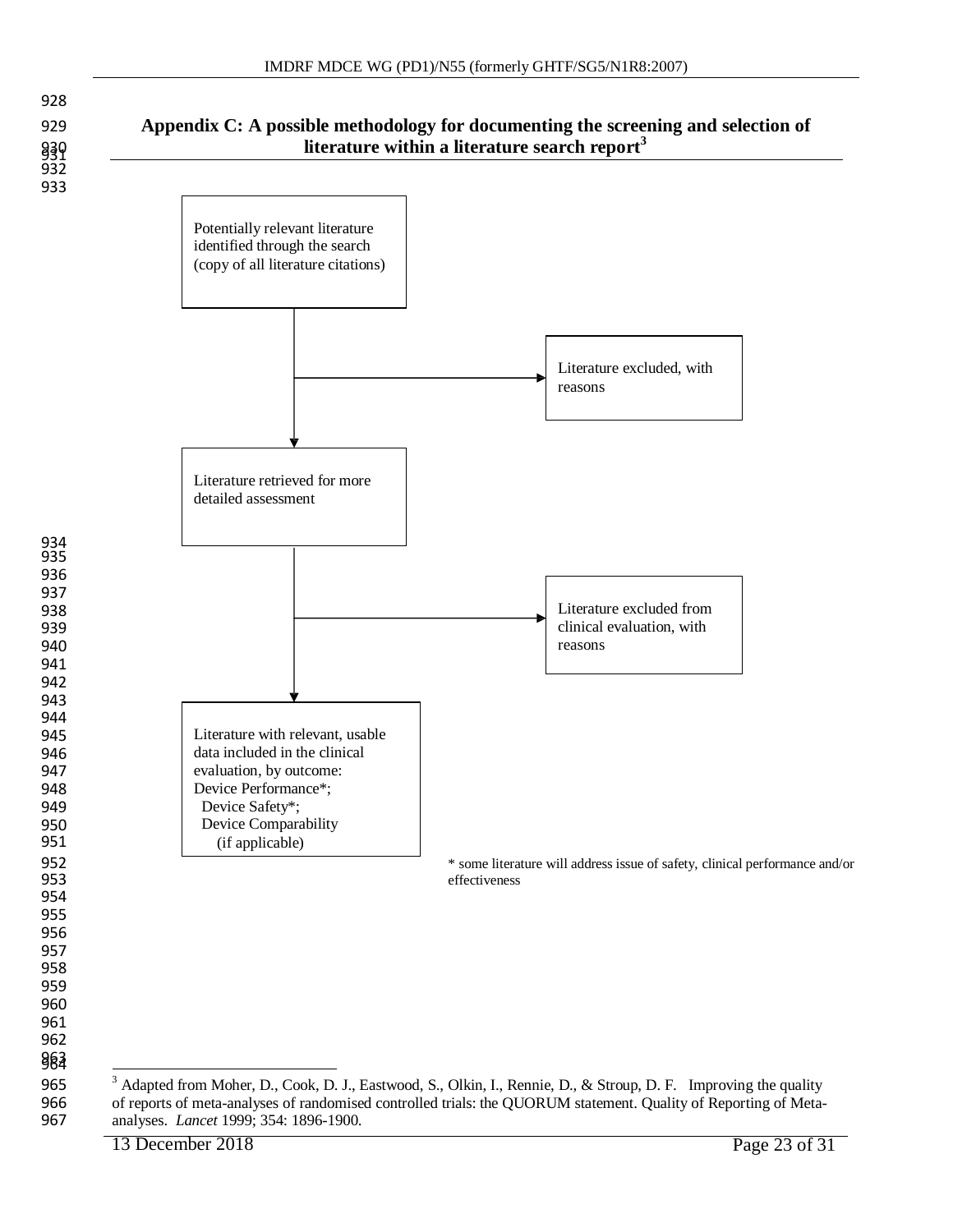| 968                                    | Appendix D: Considerations for the Application of Clinical Investigation Data Generated                                                                                                                                                                                                                                                                                                              |
|----------------------------------------|------------------------------------------------------------------------------------------------------------------------------------------------------------------------------------------------------------------------------------------------------------------------------------------------------------------------------------------------------------------------------------------------------|
| 969                                    | from Different Jurisdiction(s)                                                                                                                                                                                                                                                                                                                                                                       |
| 970<br>971<br>972<br>973<br>974<br>975 | When clinical investigations are conducted ethically in accordance with applicable good clinical<br>practice, the clinical data should be accepted for consideration in any jurisdiction. However, the<br>applicability of the clinical data may be dependent on differences in regulatory requirements,<br>intrinsic and extrinsic factors.                                                         |
| 976                                    | 1. Considerations for differences in regulatory requirements                                                                                                                                                                                                                                                                                                                                         |
| 977<br>978<br>979<br>980<br>981<br>982 | The clinical investigation should be conducted in compliance with both regulations required in<br>the jurisdictions where the investigation is performed as well as where the investigational device<br>is going to be reviewed for the market approval. Aspects of the investigation that do not meet<br>the requirements for study conduct in each jurisdiction should be explained and justified. |
| 983                                    | 2. Considerations for intrinsic and extrinsic factors                                                                                                                                                                                                                                                                                                                                                |
| 984                                    | The intrinsic and extrinsic factors related to applicability may include:                                                                                                                                                                                                                                                                                                                            |
| 985                                    | 1) Intrinsic factors: human genetic characteristics or demographic factors, such as race, age,                                                                                                                                                                                                                                                                                                       |
| 986                                    | gender, etc.;                                                                                                                                                                                                                                                                                                                                                                                        |
| 987                                    | 2) Extrinsic factors: clinical practice, social environment, natural environment, cultural factors,                                                                                                                                                                                                                                                                                                  |
| 988                                    | life behavioral factors, rare or regional diseases, etc.                                                                                                                                                                                                                                                                                                                                             |
| 989                                    | The clinical practice may include method for utilization by users, clinical facilities, levels of                                                                                                                                                                                                                                                                                                    |
| 990                                    | clinical skill, standards of care, criteria of diagnosis and concepts of treatment, etc. For instance,                                                                                                                                                                                                                                                                                               |
| 991                                    | differences in clinical facilities and levels of clinical skill can affect the extrapolation of the data                                                                                                                                                                                                                                                                                             |
| 992                                    | to intended clinical practice and the differences can impact the safety, clinical performance,                                                                                                                                                                                                                                                                                                       |
| 993                                    | and/or effectiveness of the devices which require complex operation skills. Different standards                                                                                                                                                                                                                                                                                                      |
| 994                                    | of care can affect the analysis of the benefits and risks of the studied device relative to standard                                                                                                                                                                                                                                                                                                 |
| 995                                    | practice. In addition, different diagnosis criteria and treatment concepts can also impact the                                                                                                                                                                                                                                                                                                       |
| 996                                    | compliance with relevant local guidelines for clinical practice.                                                                                                                                                                                                                                                                                                                                     |
| 997                                    | The above considerations should be justified according to specific circumstances such as                                                                                                                                                                                                                                                                                                             |
| 998                                    | development status, the use experience in clinical practice, and the understanding on related                                                                                                                                                                                                                                                                                                        |
| 999                                    | diseases and their diagnosis and treatment methods. Where it is determined that some factors                                                                                                                                                                                                                                                                                                         |
| 1000                                   | could have significant influence on the clinical investigation data, appropriate methods should be                                                                                                                                                                                                                                                                                                   |
| 1001                                   | adopted to reduce or eliminate the influences. In those cases, additional clinical investigation                                                                                                                                                                                                                                                                                                     |
| 1002                                   | may be required. Where it is determined that some factors have no significant influence, a brief                                                                                                                                                                                                                                                                                                     |

explanation may be required.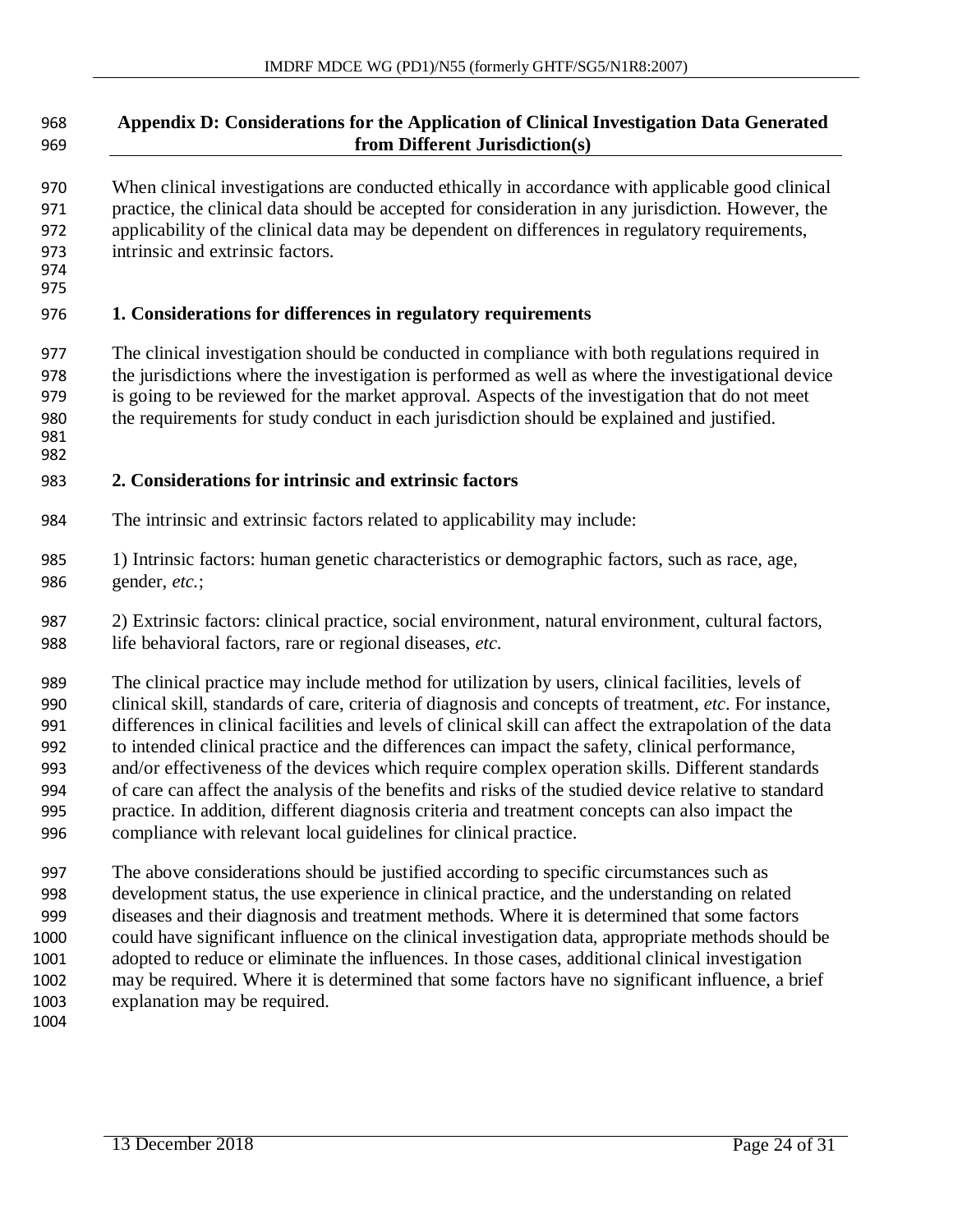| 1005 |   |                                                      |                                                                                                    |
|------|---|------------------------------------------------------|----------------------------------------------------------------------------------------------------|
| 1009 |   |                                                      | Appendix E: Some Examples to Assist with the Formulation of Criteria                               |
| 1008 |   |                                                      | The following are examples of questions to ask to assist with the formulation of criteria for data |
| 1009 |   |                                                      | appraisal for different type of data sets. These examples are not meant to be comprehensive with   |
| 1010 |   | regards to study types or all potential questions.   |                                                                                                    |
| 1011 |   |                                                      |                                                                                                    |
| 1012 |   | Randomised controlled trial                          | Clinical investigation where subjects are randomized to receive                                    |
| 1013 |   |                                                      | either a test or reference device or intervention and outcomes                                     |
| 1014 |   |                                                      | and event rates are compared for the treatment groups.                                             |
| 1015 |   |                                                      |                                                                                                    |
| 1016 | D | Were the inclusion and exclusion criteria specified? |                                                                                                    |
| 1017 | D |                                                      | Was the assignment to the treatment groups really random?                                          |
| 1018 | D |                                                      | Was the treatment allocation concealed from those responsible for recruiting subjects?             |
| 1019 | D |                                                      | Was there sufficient description about the distribution of prognostic factors for the treatment    |
| 1020 |   | groups?                                              |                                                                                                    |
| 1021 | D |                                                      | Were the groups comparable at baseline for these factors?                                          |
| 1022 | D |                                                      | Were outcome assessors blinded to the treatment allocation?                                        |
| 1023 | D | Were the care providers blinded?                     |                                                                                                    |
| 1024 | D | Were the subjects blinded?                           |                                                                                                    |
| 1025 | D |                                                      | Were all randomised participants included in the analysis?                                         |
| 1026 | D |                                                      | Was a point estimate and measure of variability reported for the primary outcome?                  |
| 1027 |   |                                                      |                                                                                                    |
| 1028 |   |                                                      |                                                                                                    |
| 1029 |   | <b>Cohort study</b>                                  | Data are obtained from groups who have and have not been exposed to the                            |
| 1030 |   |                                                      | device (e.g. historical control) and outcomes compared                                             |
| 1031 |   |                                                      |                                                                                                    |
| 1032 | D |                                                      | Were subjects selected prospectively or retrospectively?                                           |
| 1033 | D |                                                      | Was an explicit description of the intervention provided?                                          |
| 1034 | D |                                                      | Was there sufficient description about how the subjects were selected for the new                  |
| 1035 |   | intervention and comparison groups?                  |                                                                                                    |
| 1036 | D |                                                      | Was there sufficient description about the distribution of prognostic factors for the new          |
| 1037 |   | intervention and comparison groups?                  |                                                                                                    |
| 1038 | D | Were the groups comparable for these factors?        |                                                                                                    |
| 1039 | D |                                                      | Did the study adequately control for potential confounding factors in the design or analysis?      |
| 1040 | D |                                                      | Was the measurement of outcomes unbiased (i.e. blinded to treatment group and                      |
| 1041 |   | comparable across groups)?                           |                                                                                                    |
| 1042 | D | Was follow-up long enough for outcomes to occur?     |                                                                                                    |
| 1043 | D |                                                      | What proportion of the cohort was followed up and were there exclusions from the analysis?         |
| 1044 | D |                                                      | Were drop-out rates and reasons for drop-out similar across intervention and unexposed             |

groups?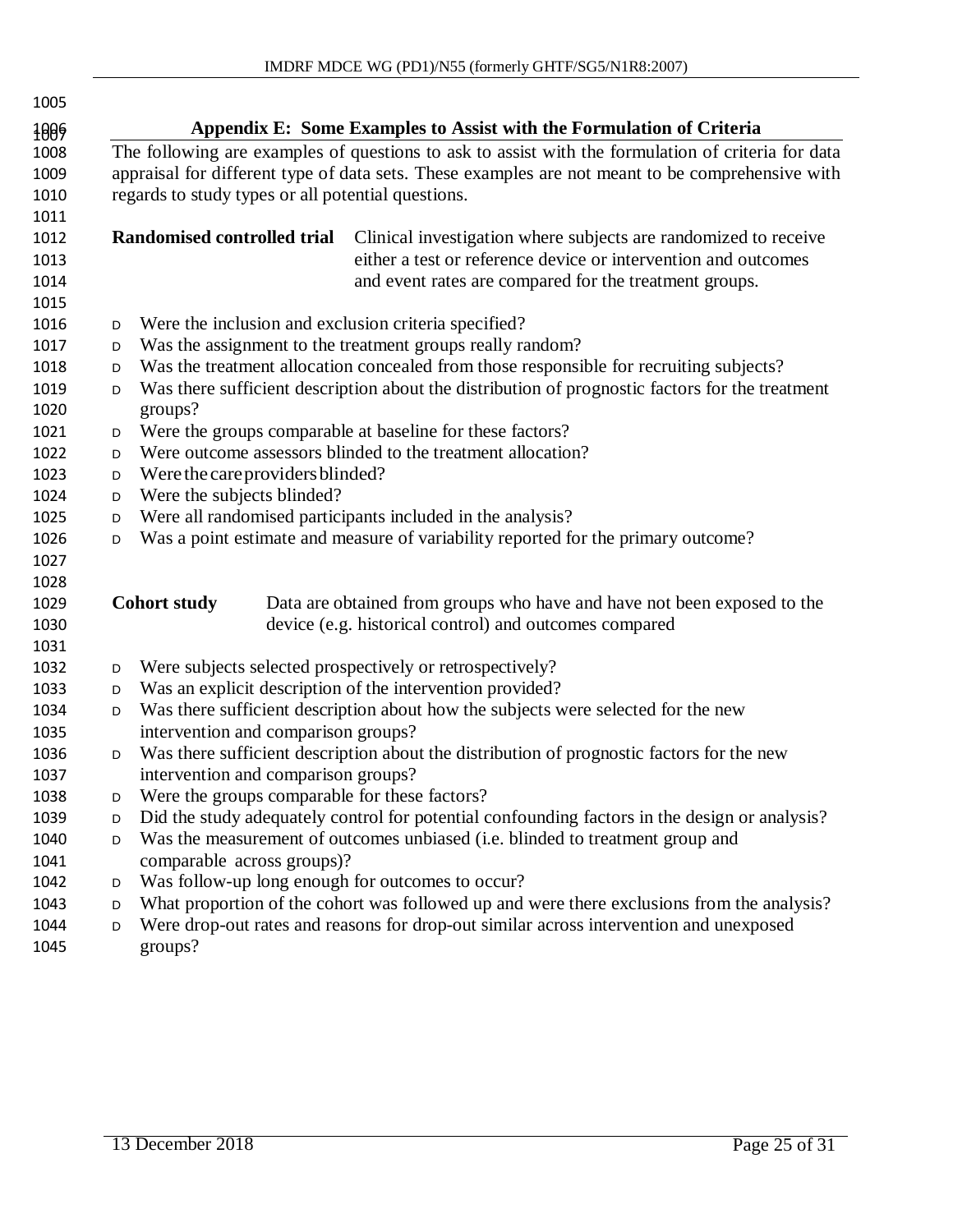| 1046<br>1047                 |   |                                     |                                                                                                                                                                       |
|------------------------------|---|-------------------------------------|-----------------------------------------------------------------------------------------------------------------------------------------------------------------------|
| 1048<br>1049<br>1050<br>1051 |   | <b>Case-control study</b>           | Patients with a defined outcome and controls without the outcome are<br>selected and information is obtained about whether the subjects were<br>exposed to the device |
| 1052                         | D |                                     | Was there sufficient description about how subjects were defined and selected for the case                                                                            |
| 1053                         |   | and control groups?                 |                                                                                                                                                                       |
| 1054                         | D |                                     | Was the disease state of the cases reliably assessed and validated?                                                                                                   |
| 1055                         | D |                                     | Were the controls randomly selected from the source of population of the cases?                                                                                       |
| 1056<br>1057                 | D | control groups?                     | Was there sufficient description about the distribution of prognostic factors for the case and                                                                        |
| 1058                         | D |                                     | Were the groups comparable for these factors?                                                                                                                         |
| 1059                         | D |                                     | Did the study adequately control for potential confounding factors in the design or analysis?                                                                         |
| 1060<br>1061                 | D |                                     | Was the new intervention and other exposures assessed in the same way for cases and<br>controls and kept blinded to case/control status?                              |
| 1062                         | D | How was the response rate defined?  |                                                                                                                                                                       |
| 1063                         | D |                                     | Were the non-response rates and reasons for non-response the same in both groups?                                                                                     |
| 1064                         | D |                                     | Was an appropriate statistical analysis used?                                                                                                                         |
| 1065                         | D |                                     | If matching was used, is it possible that cases and controls were matched on factors related to                                                                       |
| 1066                         |   |                                     | the intervention that would compromise the analysis due to over-matching?                                                                                             |
| 1067                         |   |                                     |                                                                                                                                                                       |
| 1068                         |   |                                     |                                                                                                                                                                       |
| 1069<br>1070                 |   | <b>Case series</b>                  | The device has been used in a series of patients and the results reported, with no<br>control group for comparison                                                    |
| 1071                         |   |                                     |                                                                                                                                                                       |
| 1072                         | D |                                     | Was the series based on a representative sample selected from a relevant population?                                                                                  |
| 1073                         | D |                                     | Were the criteria for inclusion and exclusion explicit?                                                                                                               |
| 1074                         | D |                                     | Did all subjects enter the survey at a similar point in their disease progression?                                                                                    |
| 1075                         | D |                                     | Was follow-up long enough for important events to occur?                                                                                                              |
| 1076                         | D |                                     | Were the techniques used adequately described?                                                                                                                        |
| 1077<br>1078                 | D |                                     | Were outcomes assessed using objective criteria or was blinding used?                                                                                                 |
| 1079                         | D | distribution of prognostic factors? | If comparisons of sub-series were made, was there sufficient description of the series and the                                                                        |
| 1080                         |   |                                     |                                                                                                                                                                       |
| 1081                         |   |                                     |                                                                                                                                                                       |
| 1082                         |   |                                     |                                                                                                                                                                       |
| 1083                         |   |                                     |                                                                                                                                                                       |
| 1084                         |   |                                     |                                                                                                                                                                       |
| 1085                         |   |                                     |                                                                                                                                                                       |
| 1086                         |   |                                     |                                                                                                                                                                       |
| 1087                         |   |                                     |                                                                                                                                                                       |
| 1088                         |   |                                     |                                                                                                                                                                       |
| 1089                         |   |                                     |                                                                                                                                                                       |
| 1090<br>1091                 |   |                                     | Adapted from: Guidelines for the assessment of diagnostic technologies. Medical Services Advisory Committee<br>2005                                                   |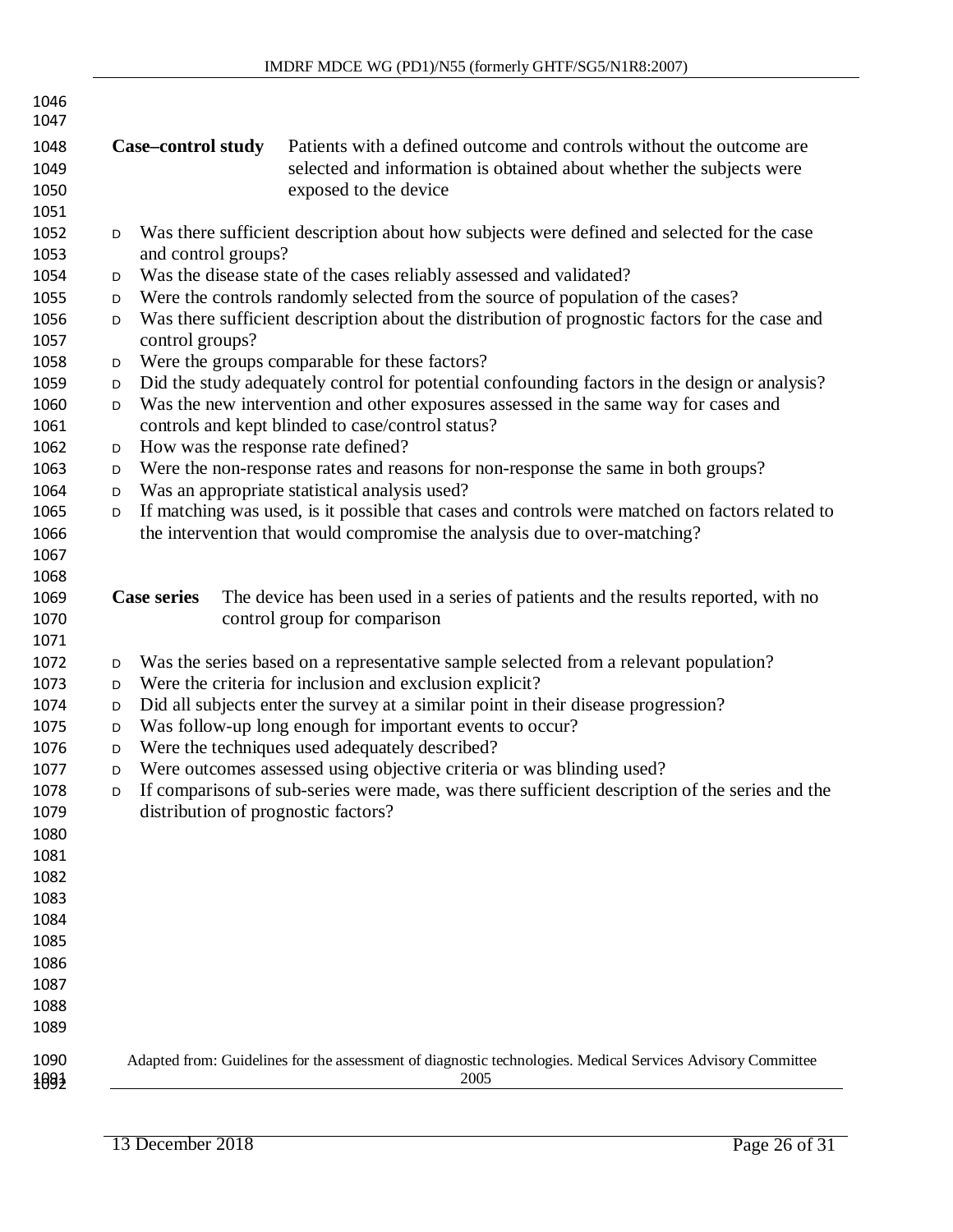1096<br>1096

1102

1111

#### Appendix F: A Possible Method of Appraisal

 There are many methods that can be used to appraise and weight clinical data. An example of possible appraisal criteria is given in Tables F1 and F2. The criteria may be worked through in sequence and a weighting assigned for each dataset. The data suitability criteria can be considered generic to all medical devices (Table F1), however the actual method used will vary according to the device considered.

 To assess the data contribution criteria of the suitable data, the evaluator should sort the data sets according to source type and then systematically consider those aspects that are most likely to impact on the interpretation of the results (Table F2). There is scope for the evaluator to determine what types of issues are most important in relation to the nature, history and intended clinical application of the device. The criteria used in the example below are based around the sorts of issues that could be considered for devices of higher risk, such as characteristics of the sample, methods of assessing the outcomes, the completeness and duration of follow-up, as well as the statistical and clinical significance of any results.

 In this example, the weightings would be used to assess the strength of the datasets' contribution to demonstrating overall safety, clinical performance and/or effectiveness of the device (Stage 3, see section 8). As a general guide in using this example, the more level 1 grades, the greater the weight of evidence provided by that particular dataset in comparison to other datasets, however, it is not intended that the relative weightings from each category be added into a total 1117 score.

1118 1119

| <b>Suitability Criteria</b> | <b>Description</b>                           |                | <b>Grading System</b>    |
|-----------------------------|----------------------------------------------|----------------|--------------------------|
| Appropriate device          | Were the data generated from the             | D1             | Actual device            |
|                             | device in question?                          | D <sub>2</sub> | Comparable device        |
|                             |                                              | D3             | Other device             |
| Appropriate device          | Was the device used for the same             | A1.            | Same use                 |
| application                 | intended use (e.g., methods of               | A2             | Minor deviation          |
|                             | deployment, application, etc.)?              | A3             | Major deviation          |
| Appropriate patient group   | Were the data generated from a               | P1             | Applicable               |
|                             | patient group that is representative of      | P <sub>2</sub> | Limited                  |
|                             | the intended treatment population            | P <sub>3</sub> | Different population     |
|                             | (e.g., age, sex, etc.) and clinical          |                |                          |
|                             | condition ( <i>i.e.</i> , disease, including |                |                          |
|                             | state and severity)?                         |                |                          |
| Acceptable report/data      | Do the reports or collations of data         | R1             | High quality             |
| collation                   | contain sufficient information to be         | R <sub>2</sub> | Minor deficiencies       |
|                             | able to undertake a rational and             | R <sub>3</sub> | Insufficient information |
|                             | objective assessment?                        |                |                          |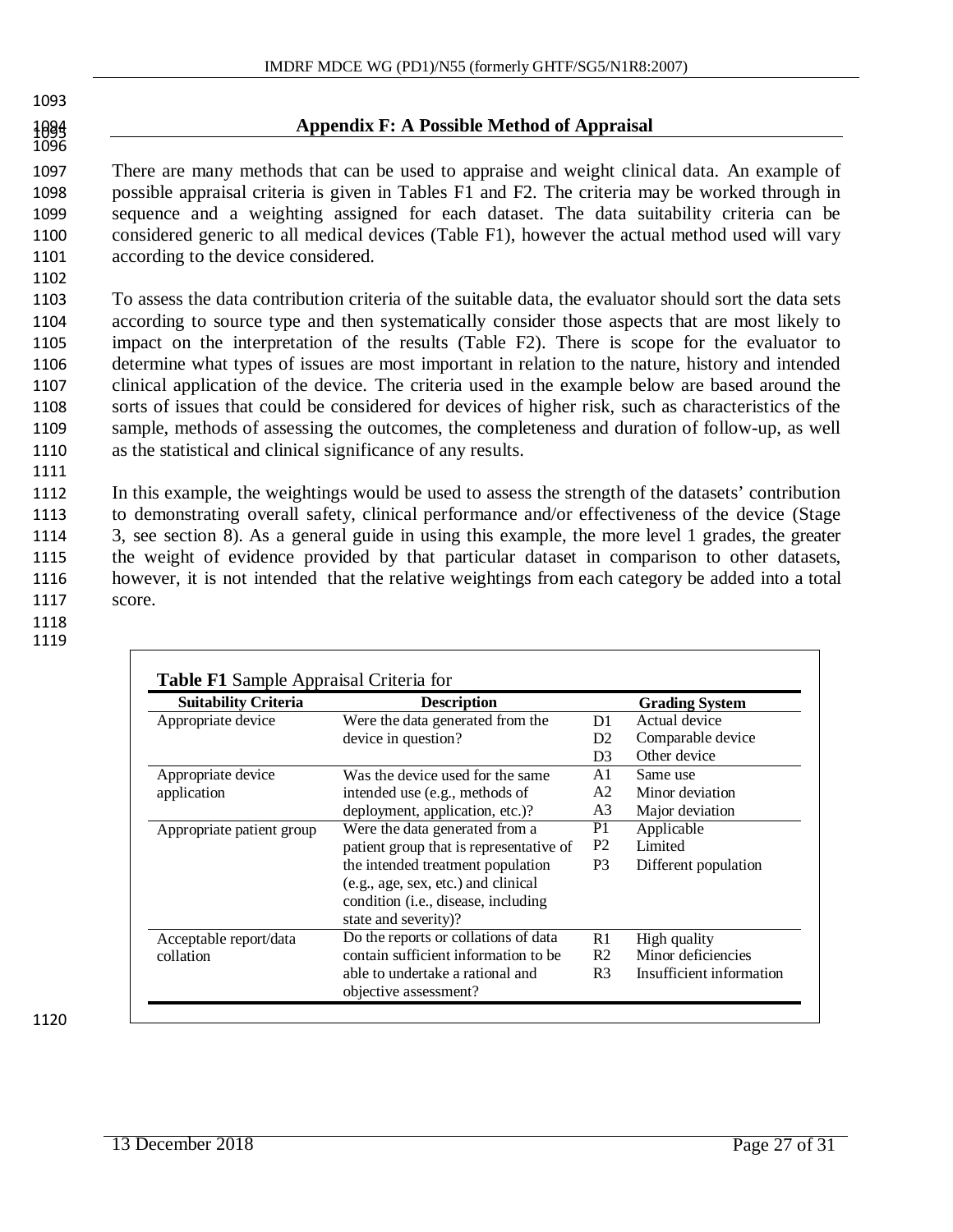| <b>Data Contribution Criteria</b> | <b>Description</b>                                   |                | <b>Grading System</b> |
|-----------------------------------|------------------------------------------------------|----------------|-----------------------|
| Data source type                  | Was the design of the study                          | T1             | <b>Yes</b>            |
|                                   | appropriate?                                         | T2             | N <sub>0</sub>        |
| Outcome measures                  | Do the outcome measures reported                     | O1             | <b>Yes</b>            |
|                                   | reflect the intended performance<br>of the device?   | O <sub>2</sub> | N <sub>0</sub>        |
| Follow up                         | Is the duration of follow-up long                    | F <sub>1</sub> | Yes                   |
|                                   | enough to assess whether duration                    | F2             | N <sub>0</sub>        |
|                                   | of treatment effects and identify<br>complications?  |                |                       |
| Statistical significance          | Has a statistical analysis of the                    | S <sub>1</sub> | Yes                   |
|                                   | data been provided and is it<br>appropriate?         | S <sub>2</sub> | N <sub>0</sub>        |
| Clinical significance             | Was the magnitude of the                             | C <sub>1</sub> | Yes                   |
|                                   | treatment effect observed<br>clinically significant? | C2             | N <sub>0</sub>        |

1121 1122 1123 .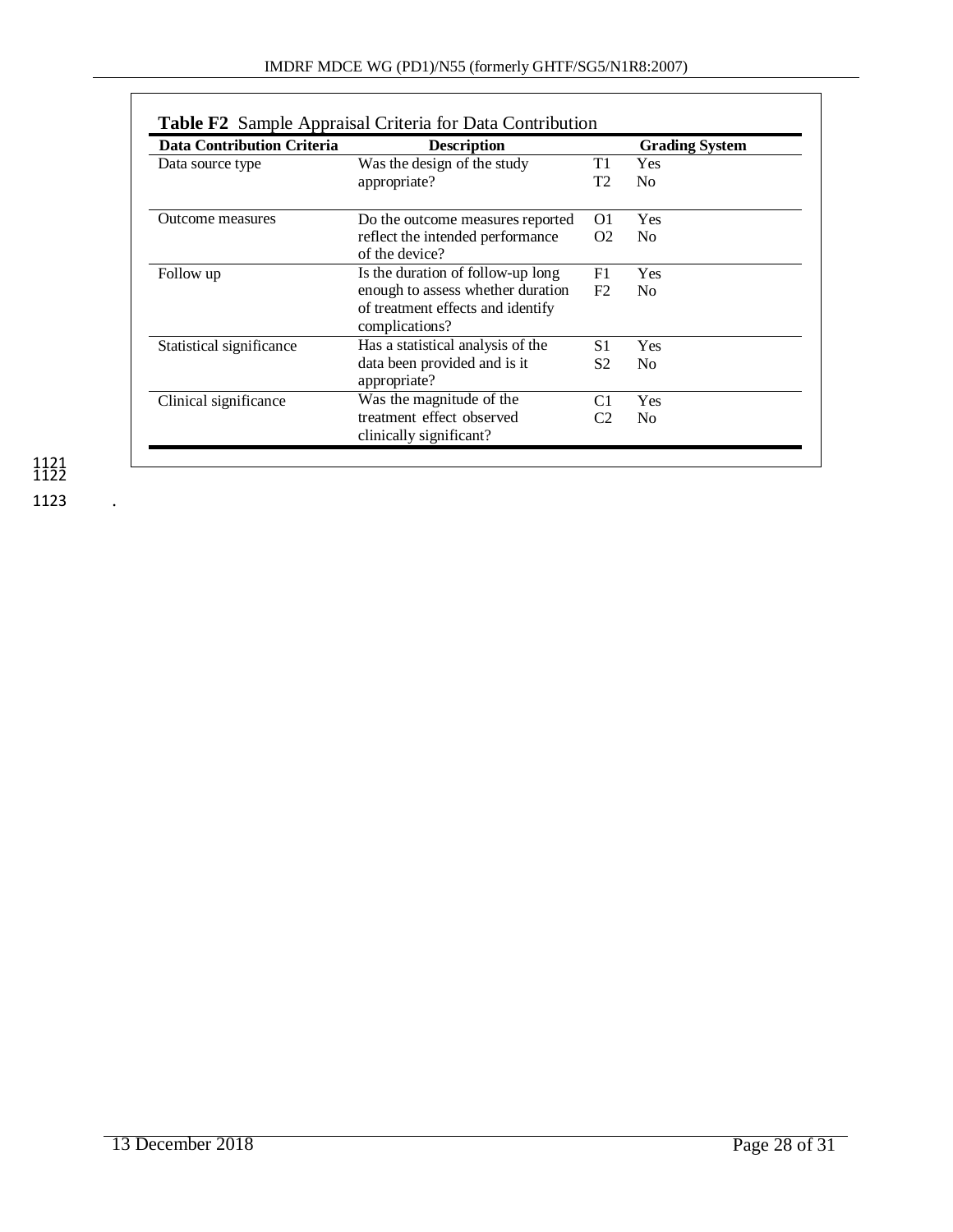| 1124                         |                                                                                                                                                                                                                  |
|------------------------------|------------------------------------------------------------------------------------------------------------------------------------------------------------------------------------------------------------------|
| 1128                         | <b>Appendix G: A Possible Format for a Clinical Evaluation Report</b>                                                                                                                                            |
| 1127<br>1128                 |                                                                                                                                                                                                                  |
| 1129                         | <b>General details</b><br>1                                                                                                                                                                                      |
| 1130<br>1131<br>1132         | State the proprietary name of the device and any code names assigned during device<br>development.                                                                                                               |
| 1133<br>1134                 | Identify the manufacturer(s) of the device.                                                                                                                                                                      |
| 1135                         | Description of the device and its intended application<br>2                                                                                                                                                      |
| 1136<br>1137<br>1138         | Provide a concise physical description of the device, cross referencing to relevant sections of the<br>manufacturer's technical information as appropriate. The description should cover information<br>such as: |
| 1139<br>1140                 | materials, including whether it incorporates a medicinal substance (already on the market<br>$\bullet$<br>or new), tissues, or blood products;                                                                   |
| 1141<br>1142                 | the device components, including software and accessories;<br>٠<br>mechanical characteristics; and<br>$\bullet$                                                                                                  |
| 1143<br>1144                 | others, such as sterile vs. non-sterile, radioactivity etc.<br>$\bullet$                                                                                                                                         |
| 1145<br>1146<br>1147<br>1148 | State the intended application of the device – single use/reusable; invasive/non invasive;<br>implantable; duration of use or contact with the body; organs, tissues or body fluids contacted by<br>the device.  |
| 1149<br>1150                 | Describe how the device achieves its intended purpose.                                                                                                                                                           |
| 1151                         | Intended therapeutic and/or diagnostic indications and claims<br>3                                                                                                                                               |
| 1152                         | State the medical conditions to be treated, including target treatment group and diseases.                                                                                                                       |
| 1153                         | Outline any specific safety, clinical performance and/or effectiveness claims made for the                                                                                                                       |
| 1154                         | device                                                                                                                                                                                                           |
| 1155                         | Context of the evaluation and choice of clinical data types<br>4                                                                                                                                                 |

 Outline the developmental context for the device. The information should include whether the device is based on a new technology, a new clinical application of an existing technology, or the result of incremental change of an existing technology. The amount of information will differ according to the history of the technology. Where a completely new technology has been developed, this section would need to give an overview of the developmental process and the points in the development cycle at which clinical data have been generated. For long standing technology, a shorter description of the history of the technology (with appropriate references) could be used. Clearly state if the clinical data used in the evaluation are for a comparable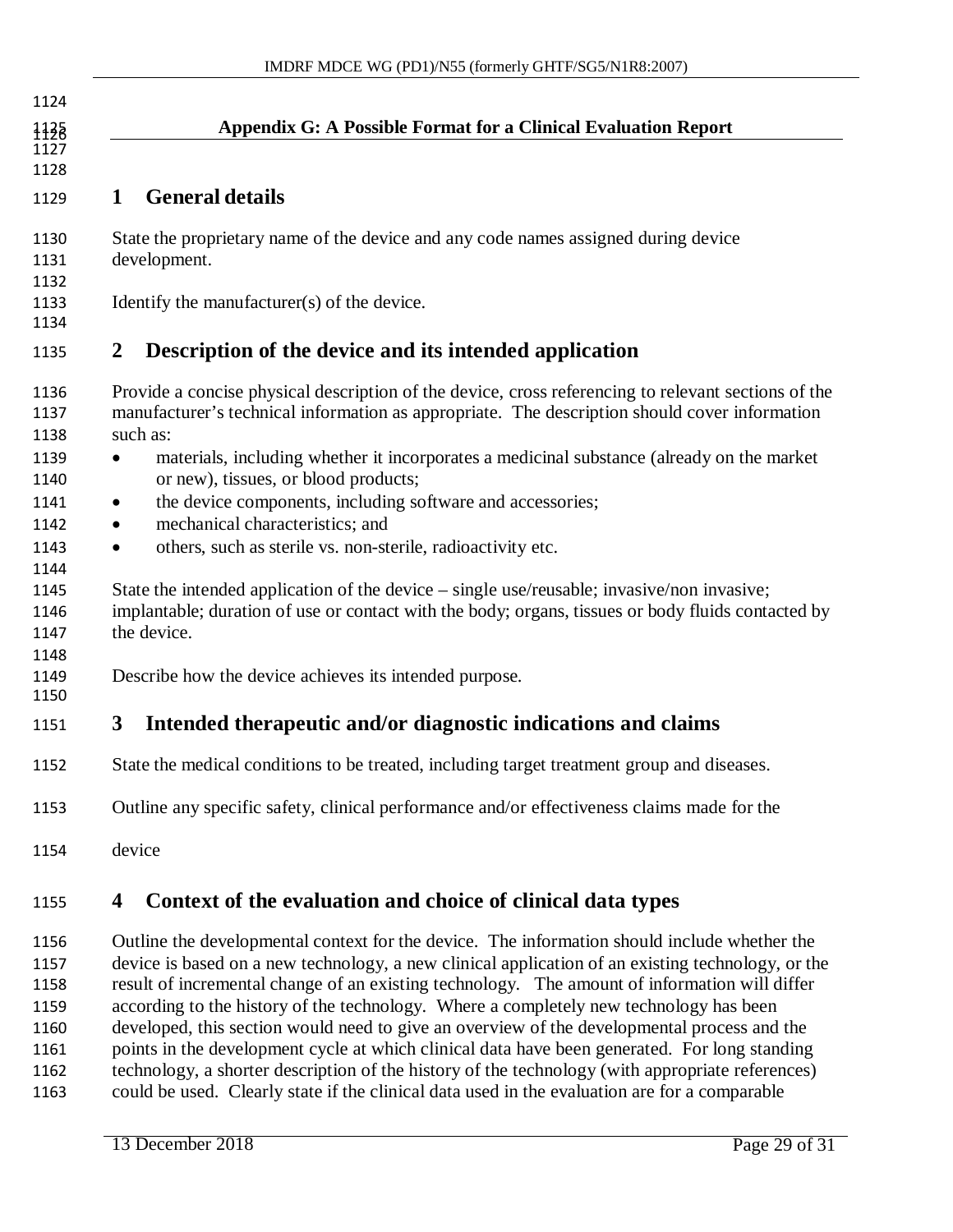- device. Identify the comparable device(s) and provide a justification of the comparability, cross-
- referenced to the relevant non-clinical documentation that supports the claim.

 State the Essential Principles relevant to the device in question, in particular, any special design features that pose special performance or safety concerns (e.g. presence of medicinal, human or animal components) that were identified in the device risk management documentation and that required assessment from a clinical perspective.

- Outline how these considerations were used to choose the types of clinical data used for the evaluation. Where published scientific literature has been used, provide a brief outline of the searching/retrieval process, cross-referenced to the literature search protocol and reports.
- 

## **5 Summary of the clinical data and appraisal**

 Provide a tabulation of the clinical data used in the evaluation, categorized according to whether the data address the safety, clinical performance and/or effectiveness of the device in question. (Note: many individual data sets will address safety, clinical performance and/or effectiveness.) Within each category, order the data according to the importance of their contribution to establishing the safety, clinical performance and/or effectiveness of the device and in relation to any specific claims about safety, clinical performance and/or effectiveness. Additionally, provide a brief outline of the data appraisal methods used in the evaluation, including any weighting criteria, and a summary of the key results.

- Include full citations for literature-based data and the titles and investigation codes (if relevant) of any clinical investigation reports.
- Cross-reference the entry for each piece of data to its location in the manufacturer's technical documentation.
- **6 Data analysis**
- 

#### 6.1 **Performance**

Provide a description of the analysis used to assess performance.

 Identify the datasets that are considered to be the most important in contributing to the demonstration of the overall performance of the device and, where useful, particular performance characteristics. Outline why they are considered to be "pivotal" and how they demonstrate the performance of the device collectively (e.g. consistency of results, statistical significance, clinically significance of effects). 

#### 6.2 **Safety**

 Describe the total experience with the device, including numbers and characteristics of patients exposed to the device; and duration of follow-up of device recipients.